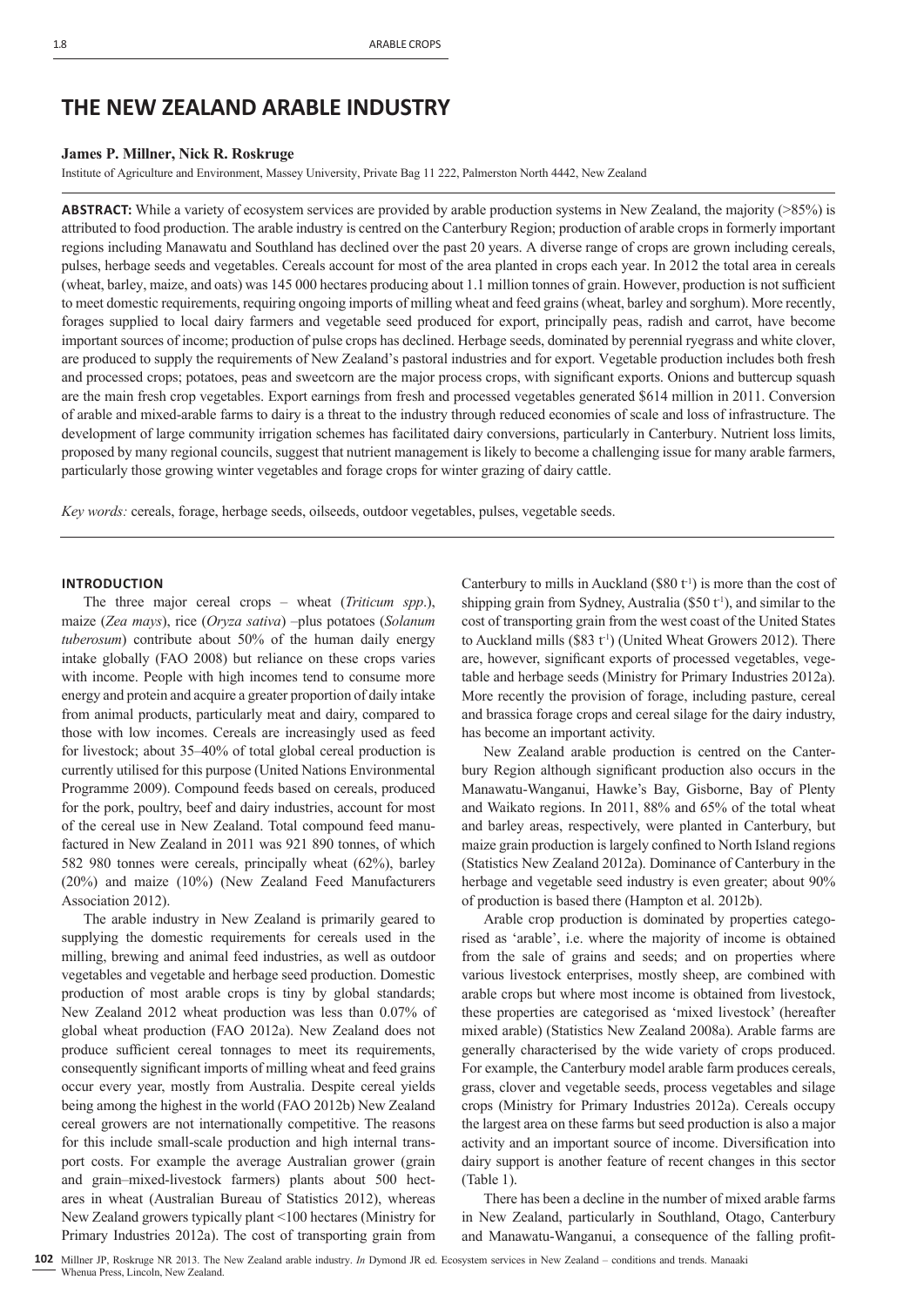**TABLE 1** Production and financial profile of the Ministry for Primary Industries' Canterbury Arable Farm Model

|                                 | <b>Year</b> |         |            |  |  |  |  |
|---------------------------------|-------------|---------|------------|--|--|--|--|
|                                 | 2010/11     | 2011/12 | $2012/13*$ |  |  |  |  |
| Area (ha)                       |             |         |            |  |  |  |  |
| Wheat                           | 82          | 79      | 89         |  |  |  |  |
| Barley                          | 33          | 33      | 36         |  |  |  |  |
| Grass seed                      | 41          | 46      | 52         |  |  |  |  |
| Clover seed                     | 12          | 16      | 15         |  |  |  |  |
| Vegetable/brassica<br>seed      | 12          | 17      | 18         |  |  |  |  |
| Process vegetables              | 16          | 13      | 17         |  |  |  |  |
| Pulses                          | 22          | 9       | 10         |  |  |  |  |
| Silage crops                    | 12          | 25      | 25         |  |  |  |  |
| Other                           | 15          | 23      | 14         |  |  |  |  |
| Area in crop $(\% )$            | 84          | 87      | 92         |  |  |  |  |
| Revenue and expenditure (\$/ha) |             |         |            |  |  |  |  |
| Crop revenue                    | 3,325       | 4,164   | 4,104      |  |  |  |  |
| Total farm revenue              | 3,351       | 4,240   | 4,237      |  |  |  |  |
| Total farm working<br>expenses  | 1,890       | 2,035   | 2,134      |  |  |  |  |

*\* Budgeted*

arable production systems; Sandhu et al. (2008) identified 12 different services produced on Canterbury arable land. However, 87.5% of the total value of services was attributed to food production with the next most important category being the provision of shelter, contributing 5.4% of total ecosystem services value. In terms of value from human food production (both directly and via animals), Sanderson et al. (2012) estimated that the total direct gross output from grains, silage and seeds produced by New Zealand arable farms in 2011 was \$868.1 million. The inclusion of indirect impacts (farm supplies) took this value to \$2.18 billion (10<sup>9</sup>). This analysis did not include the value of vegetable crops produced on arable farms.

# **CEREAL, PULSE AND OILSEED CROPS**

*Wheat*

Total annual wheat (*Triticum aestivum*) production over the past 10 years has ranged from 285 860 to 485 617 tonnes (averaging about 356 000 t). Variation in production is associated with variation in the area harvested (Table 2) and yield, which ranged from  $6.5$  t ha<sup>-1</sup> (2004) to  $8.8$  t ha<sup>-1</sup> (Statistics New Zealand 2012b). The area harvested has been relatively stable at over 50 000 hectares since 2009. However, the wheat area in New Zealand has declined; during the 1970s the wheat area was typically double that of the area planted in recent years but declined markedly in the late 1980s (Statistics New Zealand 2012a). The main reason for this was the deregulation of the wheat industry, particularly the disestablishment of the New Zealand Wheat Board in 1987, which had statutory control over virtually all aspects of

| <b>TABLE 2</b> Area harvested (ha) and total production (t) for wheat, barley, maize and oat grain crops, 2003–2012 |  |  |  |  |  |  |  |  |  |  |  |
|---------------------------------------------------------------------------------------------------------------------|--|--|--|--|--|--|--|--|--|--|--|
|---------------------------------------------------------------------------------------------------------------------|--|--|--|--|--|--|--|--|--|--|--|

|               | 2003    | 2004    | 2005    | 2006    | 2007    | 2008    | 2009    | 2010    | 2011    | $2012*$ |
|---------------|---------|---------|---------|---------|---------|---------|---------|---------|---------|---------|
| Wheat         |         |         |         |         |         |         |         |         |         |         |
| Area          | 42 610  | 39 062  | 39415   | 37962   | 40 538  | 42 3 62 | 53 854  | 54 762  | 52 604  | 54 897  |
| Production    | 318 916 | 255 860 | 318 947 | 261 798 | 344 434 | 343 350 | 403 463 | 444 890 | 383 262 | 485 617 |
| <b>Barley</b> |         |         |         |         |         |         |         |         |         |         |
| Area          | 63 402  | 48 503  | 49 825  | 47 078  | 51 481  | 67435   | 77 669  | 52 340  | 64 868  | 66 271  |
| Production    | 371 837 | 226 082 | 302 023 | 277 020 | 335 627 | 408 730 | 435 270 | 308 298 | 367958  | 435 733 |
| <b>Maize</b>  |         |         |         |         |         |         |         |         |         |         |
| Area          | 19 500  | 20 300  | 19 200  | 19 700  | 17 000  | 18 300  | 21 600  | 17 500  | 18 500  | 20 200  |
| Production    | 211 700 | 234 200 | 210 300 | 215 600 | 185 600 | 205 600 | 237 800 | 188 800 | 210 200 | 215 800 |
| Oats          |         |         |         |         |         |         |         |         |         |         |
| Area          | 5900    | 7500    | 7900    | 6300    | 5800    | 5200    | 7400    | 8900    | 6100    | 3900    |
| Production    | 29 900  | 30 800  | 28 700  | 28 500  | 27 500  | 25 500  | 33 700  | 47 600  | 28 500  | 18 300  |

*\* Provisional*

have converted to dairy (Beck 2012) while many of those farms that were predominantly arable (Canterbury) responded to low sheep prices by reducing sheep numbers and expanding crop production. This movement is reflected in a fall in sheep and an increase in dairy cattle numbers in these regions over this time (Statistics New Zealand 2012b). In Canterbury sheep numbers have continued to decline and dairy cattle increase (Statistics New Zealand 2012a). There was a sharp fall in the estimated number of mixed arable farms and an increase in the number of predominantly arable farms between 2000 (1017 and 250 respectively) and 2006 (190 and 300 respectively) in this region (Ministry of Agriculture and Forestry (MAF) 2000, 2006). The traditional dominance of Canterbury in the arable industry has increased as a result of these changes.

A range of different ecosystem services are provided by

production, quality and pricing (Dunbier 1992). Subsequently quality standards and prices for milling wheat in New Zealand were strongly influenced by international markets resulting in a significant fall in wheat prices in New Zealand and a move away from wheat production. In the period following deregulation the quality of milling wheat destined for bread production increased greatly. This resulted from specification of good quality cultivars, assessed by means of a test bake score incorporating loaf volume and crumb texture, price premiums for high grain protein content and required standards for other quality traits, such as sprouting damage, set by mills (Lindley 1990).

Much of the decline in the area planted in wheat has occurred because of a decline in wheat area in secondary regions, particularly Southland, Otago and Manawatu-Wanganui. In 2010 these regions accounted for 4.7%, 4.5% and 1.5% of the total wheat area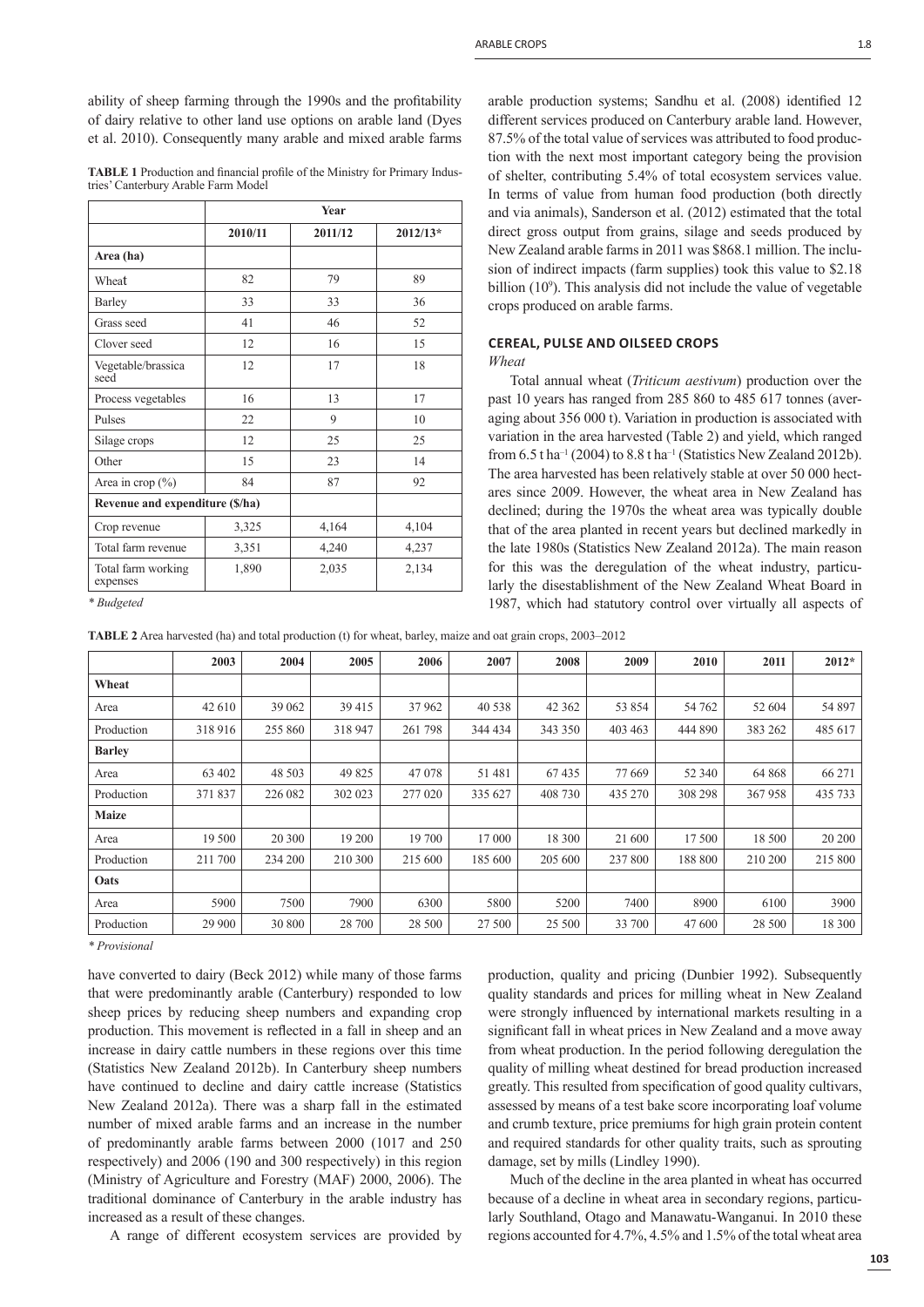respectively with 88% of the total planted in Canterbury (Table 3) whereas in 1980 these regions accounted for 24.6%, 13.4% and 5.1% of the total area respectively while Canterbury contributed 53.6% (Department of Statistics 1983). The closure of the flour mill in Manawatu and the oat mill in Southland (MAF 2000) in the early 2000s contributed to the decline in wheat production and a general decline in confidence in the arable industry in those regions.

In contrast wheat yields have increased (Figure 1), partially compensating for the decline in area. For example, the mean wheat yield, calculated from the total area planted and total production from 1990 to 1996, was 5.1 t ha–1 (Statistics New Zealand 1997). The increased use of high-yielding winter feed wheat cultivars has helped lift mean yields (Foundation for Arable Research 2012a, b) as has increased use of inputs including irrigation, nitrogen fertiliser, pesticides and growth regulators (Foundation for Arable Research 2011a).

Wheat production generally falls into two main categories: wheat for milling (predominantly bread baking) and feed wheat used in the livestock industries. Milling wheat used for bread generally has hard grain texture and high protein content, particularly gluten, whereas milling wheat used for biscuits and cakes has soft grain and low protein content. Prior to deregulation of the wheat industry milling wheat dominated production but is now secondary to feed wheat. In 2011 feed wheat comprised about 78% of the national harvest (Sanderson et al. 2012). Production of wheat for milling is insufficient to meet New Zealand's requirement, consequently significant amounts are imported each year to satisfy demand (e.g. 343 000 t in 2010 and 291 000 t in 2011; United Wheat Growers 2012).

Fluctuation in the area planted in wheat each year often reflects wheat prices and prices of alternative crops. The price of both feed wheat and milling wheat is influenced by several factors, principally the international price, Canterbury production and internal transport costs. For example the price for imported Australian hard milling wheat (11.5% protein) landed in Auckland for the week beginning 14 January 2013 was NZ\$543 per tonne. The cost of rail transport from Ashburton (Canterbury) to Auckland is about NZ\$80 per tonne. During the same week the value of non-contracted milling wheat (12.5% protein) delivered to Christchurch was quoted at NZ\$415 per tonne (United Wheat Growers 2012).

#### *Barley*

The total area planted in barley (*Hordeum vulgare*) nationally

**TABLE 3** Wheat, barley and maize grain area harvested (ha) by region, 2009–2011



**FIGURE 1** Mean national wheat and barley grain yields between 1990 and 2012. Wheat regression line:  $y = 0.18x - 350$  ( $R^2 = 0.85$ ). Barley regression line:  $y = 0.078x - 150$  (R<sup>2</sup> = 0.69).

is generally greater than wheat but total production is similar, a consequence of lower yields. Production over the last 10 years has fluctuated between 226 000 (2004) and 435 733 tonnes (2012) (Table 2). The area planted in barley has declined from a peak of over 152 000 hectares in 1985 when New Zealand was exporting barley (Statistics New Zealand 2012b); exports that year peaked at 298 000 tonnes (Dunbier and Bezar 1996). The decline in area planted in barley and the annual fluctuations have both been influenced by the same factors affecting the wheat area, principally prices offered for barley relative to other crops, the decline of the sheep industry and the expansion of the dairy industry, particularly in Canterbury (Statistics New Zealand 2012a). However, a significant area of barley is still planted in the North Island, mostly in the Manawatu-Wanganui and Hawke's Bay regions (Table 3), a significant proportion of which is malting barley. Barley yields have not increased at the same rate as wheat yields (Figure 1). Reasons for this may include a higher proportion of barley being grown outside Canterbury over time compared to wheat; Canterbury generally achieves higher cereal yields than other regions (Statistics New Zealand 2012a). Barley breeding has been significantly reduced in New Zealand, in contrast to the situation with wheat. Comparison of the origin of cultivars evaluated in the spring wheat and barley 2011/12 cultivar performance trials reveals that for spring wheat 2/3rds of the cultivars evaluated (9 total) were of New Zealand origin (Plant and Food Research Ltd; PGG Wrightson) whereas none of the barley cultivars appeared to be of New Zealand origin (Foundation for Arable Research, 2012c).

|                   | Wheat          |                          |                          | <b>Barley</b> |                          |                          | <b>Maize</b>     |              |                          |
|-------------------|----------------|--------------------------|--------------------------|---------------|--------------------------|--------------------------|------------------|--------------|--------------------------|
|                   | 2009           | 2010                     | 2011                     | 2009          | 2010                     | 2011                     | 2009             | 2010         | 2011                     |
| Northland         | $\theta$       | $\mathbf{0}$             | $\Omega$                 | $\mathbf{0}$  | $\theta$                 | $\mathbf{0}$             | ۰                | 300          | 400                      |
| Waikato           | ۰              | $\overline{\phantom{a}}$ | 200                      | 600           | $\overline{\phantom{a}}$ | 400                      | 5400             | 3700         | 4100                     |
| Bay of Plenty     | $\overline{0}$ | $\mathbf{0}$             | $\theta$                 | $\mathbf{0}$  | $\mathbf{0}$             | $\mathbf{0}$             | 2800             | 3600         | 2600                     |
| Gisborne          | 200            | $\overline{\phantom{a}}$ | -                        | 400           | ٠                        | $\overline{\phantom{a}}$ | 3700             | 3000         | 3600                     |
| Hawke's Bay       | 600            | $\overline{\phantom{a}}$ | 400                      | ۰             | 1800                     | 2300                     | 3600             | 2700         | 2700                     |
| Manawatu-Wanganui | 2000           | 700                      | 900                      | 7400          | 3800                     | 5100                     | $\sim$           | 2300         | 2700                     |
| Marlborough       | 300            | $\overline{\phantom{a}}$ | $\overline{\phantom{a}}$ | 800           | 300                      | 300                      | $\mathbf{0}$     | $\mathbf{0}$ | $\overline{0}$           |
| Canterbury        | 46 900         | 48 000                   | 46 000                   | 45 000        | 35 300                   | 42 300                   | $\sim$           | ۰            | $\overline{\phantom{a}}$ |
| Otago             | 1700           | 2500                     | 2100                     | ۰             | 4300                     | 6100                     | -                | ۰            | $\overline{\phantom{a}}$ |
| Southland         | ۰              | 2600                     | 2300                     | 4700          | 4600                     | 5800                     | $\boldsymbol{0}$ | $\mathbf{0}$ | $\overline{0}$           |

*- = Confi dential or suppressed*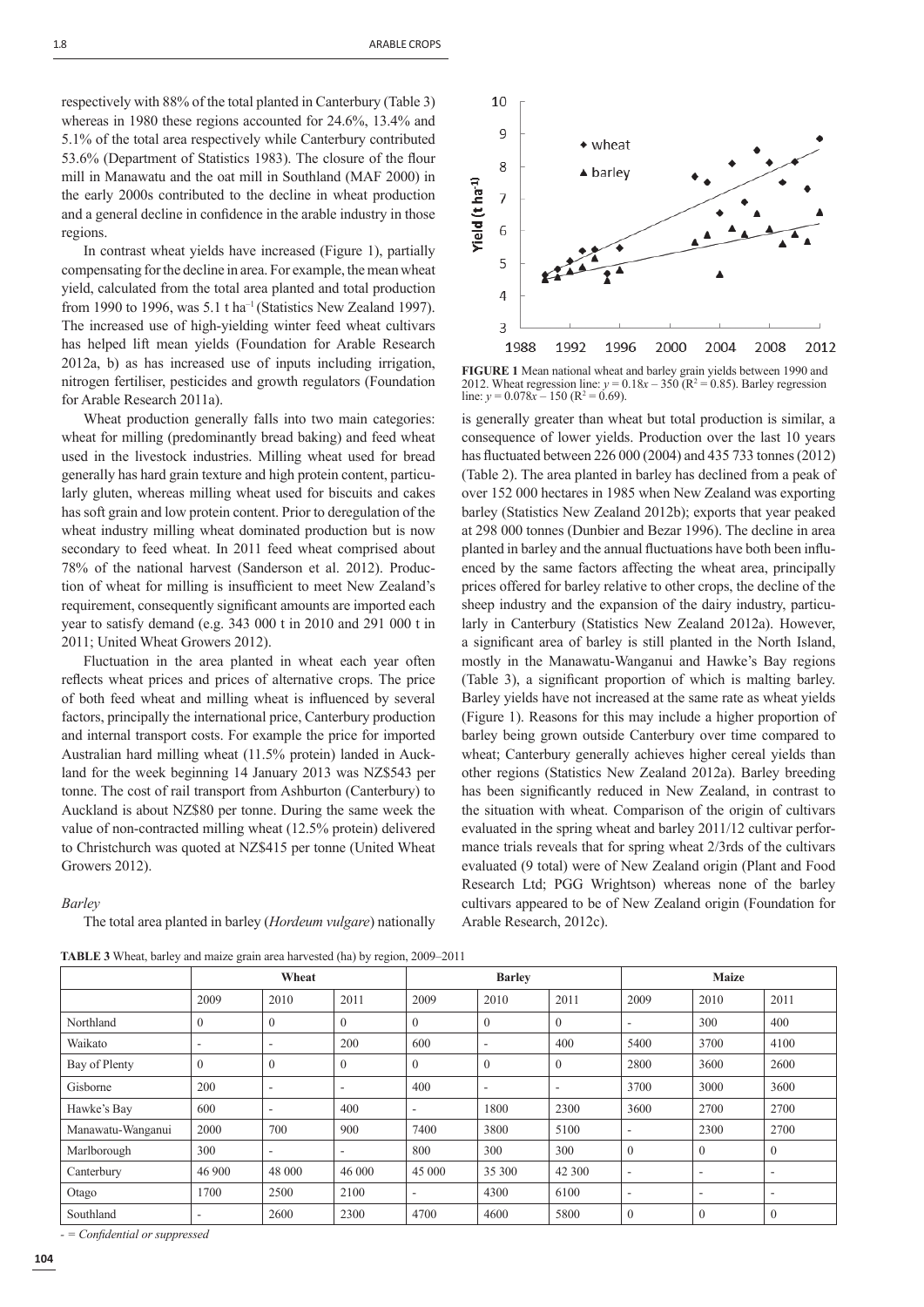Barley is primarily used as a feed grain in New Zealand; in 2011, 114 282 tonnes of barley went into the manufacture of compound feed, 86% of which was produced domestically (New Zealand Feed Manufacturers Association 2012). A large amount of feed barley is also sold directly to end-users, mainly pig farms in Canterbury – which carry over 50% of the national pig herd (Statistics New Zealand 2012a).

A significant amount of barley is utilised in the malting industry, estimated to be 16% and 15% of total barley production in 2011 and 2012 respectively (Foundation for Arable Research 2012a). The only large-scale malting plant in New Zealand is located in Marton (Rangitikei District), owned and operated by Malteurop, with a capacity of 43 000 tonnes of malt annually (Malteurop 2012). While much of the barley grown in the area surrounding the plant is malting barley, most malting barley is produced in the Ashburton area (Malteurop 2012). Malting barley cultivars yield less than feed cultivars and have more stringent quality requirements (Foundation for Arable Research 2012b); consequently malting barley attracts a premium over feed barley to incentivise growers: in January 2013 the contract price per tonne for feed barley (delivered Canterbury rail) in Canterbury was \$376 whereas the malting barley price (delivered Ashburton) was \$455 (United Wheat Growers 2012). Malting barley is required to achieve specific standards that include germination  $($ >95%), grain protein content  $($ <2%) and maximum screenings criteria (de Ruiter and Haselmore 1996) whereas there are no limits on grain nitrogen content for feed barley and increased tolerances for screenings; grain bulk density standards (kg  $hL^{-1}$ ; 1 hectolitre = 1000 litres) are also set for feed barley.

#### *Maize*

The maize *(Zea mays)* grain industry is almost entirely based in the North Island (Table 3); important regions include Waikato, Bay of Plenty, Gisborne, Hawke's Bay and Manawatu-Wanganui. Maize grain is a marginal crop in the South Island because of insufficient thermal time to allow crops to mature and the increased risk of frost (Wilson et al. 1994). These constraints also limit maize production in higher altitude sites in the North Island. Total area and production of maize grain has been relatively stable over the past 10 years (Table 2) averaging about 19 000 hectares and 212 000 tonnes respectively. Maize grain is used as a feed for monogastric (poultry and pigs) and ruminant animals (deer and dairy cattle). Significant end-users include compound feed manufacturers (New Zealand Feed Manufacturers Association 2012) but a significant amount (estimated at 65% of total production in 2010) of maize feed grain may be sold to other farmers (unprocessed) through more direct channels (Sanderson et al. 2012).

A significant amount of domestic maize grain is channelled through the milling industry and maize grain for milling is imported in most years (Booker 2009). Products from dry milling include maize flour, polenta and grits; products from wet milling include starch and maize oil (Chappell 1985). New Zealand production may not be sufficient to meet domestic requirements in some years, requiring imports of maize or maize substitutes. However, imports vary according to domestic production and the price of alternative grains, particularly wheat and sorghum. Sorghum imports have trended up since the early 2000s but spiked in 2008 when 166 790 tonnes were imported (Statistics New Zealand 2012c) possibly because of low domestic maize grain production in 2007 (Table 2) and high international maize prices (FAO 2012c). Sorghum is nutritionally similar to maize when fed to pigs (New Zealand Pork 2008). In 2011 there were no

maize imports for feed manufacture (New Zealand Feed Manufacturers Association 2012).

Whereas the area planted in maize for grain has remained static, the area planted for silage has increased over the last 20 years; estimates of total production suggest that the area planted for silage is almost double that for grain. In 2002 16 917 hectares were planted in maize silage (Statistics New Zealand 2003), doubling (32 459 ha) in 2007 (Statistics New Zealand 2008b) and in 2012 the estimated area was 49 457 hectares (Foundation for Arable Research 2012d). The driver for the increased area in maize silage is higher profitability for silage compared with grain (MAF 2009) with additional benefits including earlier cash flow and reduced climatic risk. In 2007 about 9% of the maize silage area was in Canterbury (Statistics New Zealand 2008b). Maize silage is grown on farm by many dairy farmers but is also grown as a cash crop and traded by arable farmers. Estimates of the proportion of maize silage produced on arable farms in different regions range from 81% in Canterbury to 36% and 37% in the Waikato and Bay of Plenty respectively (Booker 2009).

Maize silage requires less thermal time to achieve harvest maturity than maize grain and the availability of early-maturing hybrids in the 1990s has allowed maize crops to be grown for silage in Canterbury, albeit mainly confined to the lower altitude areas near the coast. The risk of spring frosts killing or severely damaging early-planted maize crops if past the six-leaf stage (when the growing point is above ground) and autumn frosts killing late-planted crops means that selection of hybrid and planting date are critical to minimise climatic risk (Foundation for Arable Research 2008a). The use of plastic mulch to raise soil temperatures during the establishment period has been investigated in Canterbury. This would potentially allow maize to be grown at more southern latitudes and at higher elevations in the region and allow the use of later maturing higher yielding hybrids in areas currently able to grow maize silage (Fletcher et al. 2008).

#### *Oats*

Oats (*Avena sativa*) are used in the milling industry for products such as breakfast cereals and snack foods and in the equine industry as feed. Most oats (about 60% of area planted) are now used in the milling industry (Greer 2010) a great increase since the 1990s when about 20% of the total area planted was milling oats (Dunbier and Bezar 1996). The proportional decline in the feed oat crop is probably associated with a marked drop in the horse population, which declined from 94 000 in 1990 to 57 000 in 2011 (Statistics New Zealand 2012b). In 2003–2012 the mean area planted annually was 6490 hectares (Table 2), less than half that of the previous decade (13 800 ha) (Statistics New Zealand 2012b). Production is almost entirely confined to the South Island and is dominated by Canterbury and Southland with 50% and 30% of the area harvested in 2007 respectively (Statistics New Zealand 2008b). Yields have increased slightly; mean yield in 2003–2012 was  $4.6$  t ha<sup>-1</sup> whereas that in the previous decade was 4.0 t ha<sup>-1</sup>. Southland has traditionally produced the highest yields in New Zealand (Dunbier and Bezar 1996). Production of forage oats for green feed and silage is an important activity on many arable properties, particularly those supplying forage to the local dairy industry ( MAF 2011).

#### *Other cereal crops*

Small-scale production of minor cereals, including ryecorn (S*ecale cereale*) and Triticale (×*Triticosecale*), occurs, mostly in Canterbury. Much is used to produce seed for forage crops of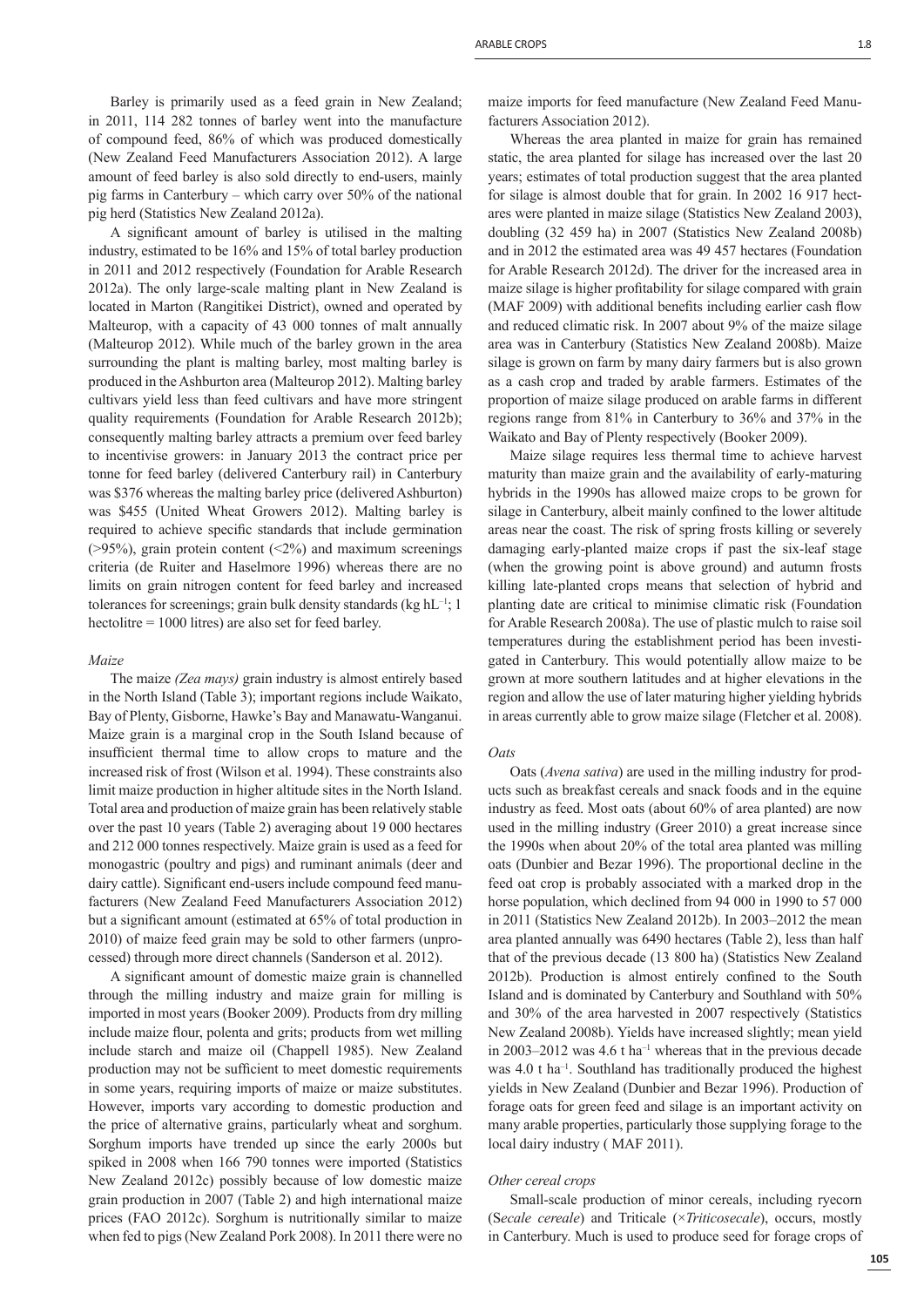these species but some may be milled to produce flour used in speciality loaves including mixed grain and rye breads.

#### *Pulse crops*

The main pulse crop in New Zealand is field peas (*Pisum* sativum); field beans (*Phaseolus vulgaris*) and lentils (*Lens culinaris*) are also produced. Lupins (*Lupinus angustifolius* and *L. albus*) and tick beans (*Vicia faba*) have been produced in the past (Claridge 1972). The area planted in peas has declined greatly from its peak (1987) when over 37 000 hectares were grown. In 2007, 80% of the total pea crop (6273 ha) was planted in Canterbury (Statistics New Zealand 2008b), but this figure also includes field peas planted for seed. A significant area is planted in the Wairarapa (529 ha in 2007), most of which was for seed multiplication and export (Statistics New Zealand 2008b). Mean yields range between 2.5 and 3.5 t ha<sup>-1</sup> in most seasons and have changed little over the last 30 years (Statistics New Zealand 2012b).

Production of field peas includes maple, white, blue and marrowfat peas. Most of the crop was exported, with domestic consumption primarily being export off-grades (Dunbier and Bezar 1996) used in the compound feed industry as a source of protein (22–24%) with high lysine content (Savage 1989), an essential amino acid for pigs and poultry. (Compound feeds based on maize are inherently low in lysine.) In 2010 and 2011, 2200 and 2400 tonnes of peas, respectively, were used in the compound feed industry (New Zealand Feed Manufacturers Association 2012), well below the quantities used historically (Dunbier and Bezar 1996). Alternative sources of plant-based proteins for the feed industry include soy beans, which are increasingly used for this purpose (Foundation for Arable Research 2007a); over 100 000 tonnes of soy meal (by-product of soy oil extraction process) was imported for the feed industry in 2010 and 2011 (New Zealand Feed Manufacturers Association 2012). For most of the last 10 years the international soybean meal (48% protein) price has been well under US\$400 t<sup>-1</sup> (FOB) (Indexmundi 2013). At these levels feed manufacturers in New Zealand have been unable to offer prices for field peas that are sufficiently profitable to encourage arable farmers to grow the crop.

The benefits of peas (and other pulse crops) in arable crop rotations include control of soil-borne cereal fungal diseases such as take-all (*Gaeumannomyces graminis*) and biological nitrogen fixation. The principal reason for the decline in field pea production is low profitability. In Canterbury, for example, the gross margins for field peas during the 1990s were generally half those of the cereals and remain uncompetitive (Canterbury Agriculture 2000). Declining interest in growing field peas resulted in the formation of the Pea Industry Development Group in 2002, which included grower, research and industry organisations (Pea Industry Development Group 2008). With funding from the Ministry of Agriculture and Forestry's Sustainable Farming fund this group has attempted to mitigate some of the constraints to increased profitability, principally low yields, and to promote the benefits of peas as a break crop.

The most important pulse crop globally is soybean (*Glycine max*) but there is currently negligible production in New Zealand. Their thermal time requirements mean that they are a marginal crop in most regions of New Zealand. Soybeans have occasionally been assessed locally, particularly when earlier maturing cultivars became available; yields in recent trials have ranged from 2.5 to over  $6.0$  t ha<sup>-1</sup> (Foundation for Arable Research 2006), insufficient to make soybeans an economically viable.

# *Oil seeds*

Traditionally linseed (*Linum usitatissimum*) was the main oilseed crop in New Zealand with production centred in South Canterbury. The oil was extracted for use in a range of industrial processes including manufacture of paint, furniture varnish and linoleum (Claridge 1972). Today a small area of linseed is grown in Canterbury but end uses are typically culinary, for example whole linseed is often added to European style breads but some oil may still be used for industrial purposes. Unless there is a return to the use of floor coverings made from natural components it is unlikely that demand will increase greatly. The nutritional benefit of linseed in bread (and other foods) is its high alpha-linolenic acid content (a type of Omega-3 fatty acid). Oil content in the seeds is about 40% with 60% of total fatty acids being linolenic acid (Townshend and Bolyend 2008). New oilseed crops, albeit produced on a very small scale, include borage (Borago offici*nalis*), which produces oil with a high gamma-linolenic acid content, used in the dietary supplement industry (Foundation for Arable Research 2007b).

Oilseed rape (*Brassica napus*) is the most important oilseed crop in New Zealand. Its uses include cooking oil, the manufacture of spreads and dressings, and biofuel (biodiesel). The oil content of the seeds is about 40% (Claridge 1972). Rapeseed oil differs in composition; oil destined for human consumption needs to be low in erucic acid and glucosinolates and preferably high in oleic acid whereas oil destined for biofuel is typically high in erucic acid. Production for the culinary industry began in the 1970s but ceased in 1999. Recent interest in oilseed rape is mostly based on its potential as biofuel and resulted from New Zealand's commitment to reduce carbon emissions under the Kyoto Protocol and the subsequent establishment of the emissions trading scheme. Estimated area planted in 2008 was about 4500 hectares, mostly in Canterbury but with limited production in Mid-Canterbury (Johnson and Gallacher 2008). The reduced area planted in Mid-Canterbury resulted from a voluntary agreement between major oilseed rape production companies and the brassica seed industry, which is largely based in Mid-Canterbury, to minimise the risk of cross pollination. Rapeseed oil destined for the food industry can be recycled and after processing used as biodiesel, but oil can be processed directly for this purpose. Estimates of the portion of New Zealand's annual diesel fuel requirement able to be replaced by current oilseed rape production together with recycled oil are 2.5–3.0% (Biodiesel New Zealand 2013). However, rapeseed oil faces headwinds as a biofuel. It has a moderate energy ratio (ratio of energy consumed during production to energy produced) of 3 and the value of carbon credits in the New Zealand Emissions Trading Scheme has dropped from over \$21 per tonne shortly after the introduction of a carbon market in 2011 to less than \$3 by early 2013 (OM Financial 2013). For biodiesel to compete with petroleum-based diesel the price of crude oil will need to rise and the value of carbon will need to be high (Foundation for Arable Research 2006).

#### **SEEDS FOR SOWING**

The seed industry produces seeds for both domestic use and export. Small areas of cereal and forage brassica seed crops are grown primarily for domestic use (Table 4). Some importation, multiplication and re-export of cereal seed is undertaken for Northern Hemisphere plant breeders. The domestic market is also important for forage grasses and legumes but a large proportion of total production is exported. Seed of many different vegetable crops is produced on a small scale to meet domestic requirements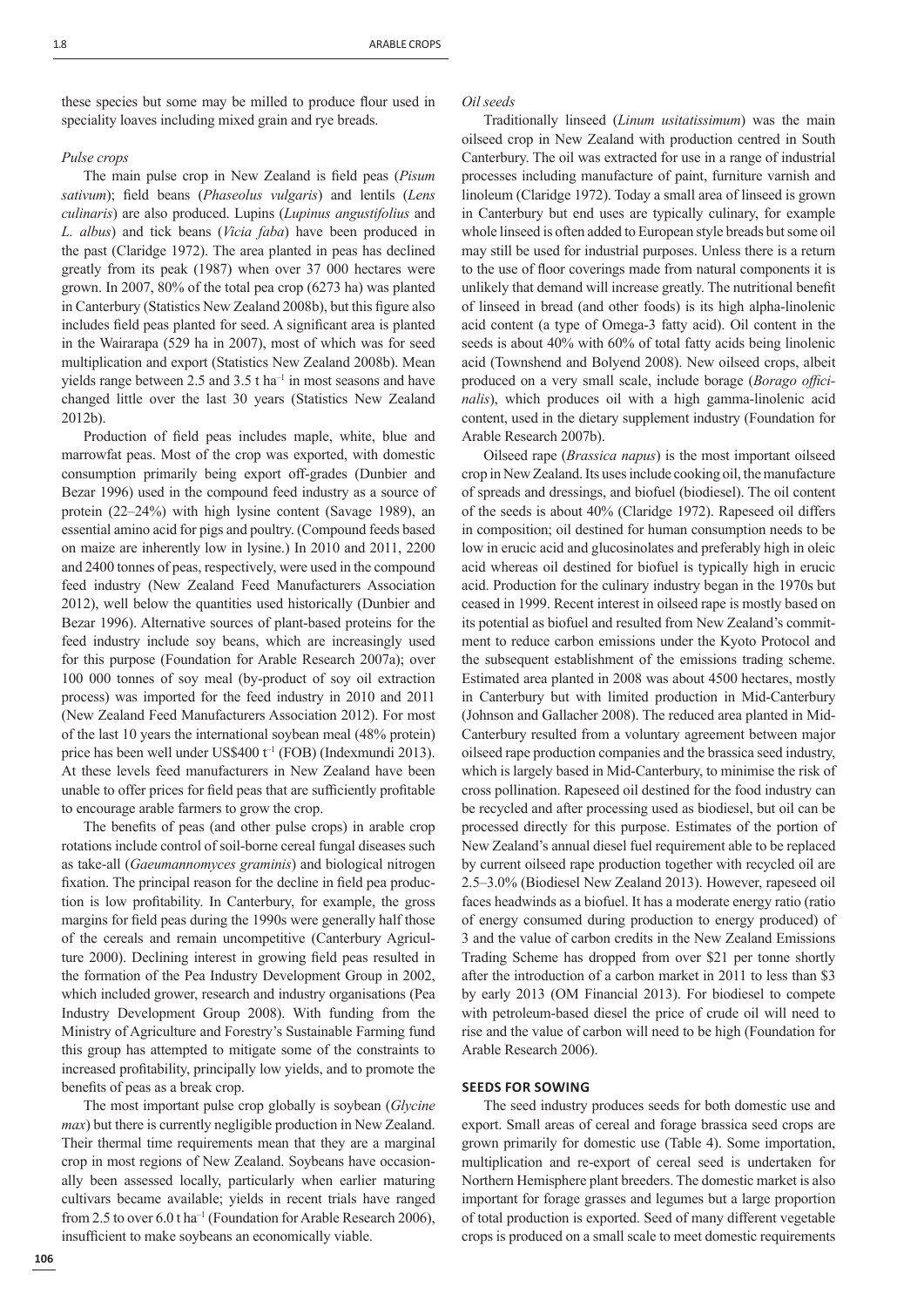| Seed type             |                    | 2005      | 2008           | 2011             |
|-----------------------|--------------------|-----------|----------------|------------------|
| <b>Cereals</b>        | Wheat              | 510       | 842            | 648              |
|                       | Barley             | 997       | 1345           | 995              |
|                       | Maize              | 25        | 185            | 293              |
|                       | Oats               | 226       | 387            | 445              |
|                       | Ryecorn            | 21        | $\overline{0}$ | 19               |
|                       | Triticale          | 50        | 358            | 67               |
| <b>Grasses</b>        | Perennial ryegrass | 10 704    | 14 4 63        | 7568             |
|                       | Italian ryegrass   | 4049      | 5544           | 5140             |
|                       | Hybrid ryegrass    | 2181      | 1624           | 1220             |
|                       | Tall fescue        | 892       | 749            | 518              |
|                       | Cocksfoot          | 683       | 958            | 1024             |
|                       | Browntop           | 387       | 567            | 468              |
|                       | Others             | 1532      | 1050           | 468              |
| <b>Forage legumes</b> | White clover       | $10\;160$ | 5915           | 6637             |
|                       | Red clover         | 666       | 380            | 554              |
|                       | Others             | 281       | 178            | 134              |
| <b>Brassicas</b>      | Kale               | 143       | 411            | 501              |
|                       | Rape               | 888       | 569            | 483              |
|                       | Swede              | 41        | 89             | 26               |
|                       | Turnip             | 197       | 316            | 201              |
|                       | Other              | 32        | 73             | $\boldsymbol{0}$ |
|                       |                    |           |                |                  |

**TABLE 4** Areas (ha) entered into the New Zealand Seed Certification Scheme since 2005

*Excludes: peas, linseed, cannabis, chicory, fodder radish, phacelia, plantain, white mustard, brown mustard, crambe and cabbage.*

but there is a significant export industry for a small number of species.

#### *Herbage*

Herbage seed production is dominated by perennial ryegrass (*Lolium perenne*), Italian ryegrass (*L. multiflorum*) and white clover (*Trifolium repens*) – a long-term feature of the industry (Pyke et al. 2004). The area of most herbage species entered into the New Zealand Seed Certification Scheme (Table 4) typically varies in response to prices; overseas prices dominate the pricing expectations in the industry for these species because over 50% of production is exported in most years (Statistics New Zealand 2012c), also a long-term feature of the industry (Rolston et al. 1990). The areas in Table 4 understate the total area for these species because of the production of uncertified seed. In 2011 this was estimated to be 33% and 21% of total production respectively for ryegrass and white clover (Sanderson et al. 2012). Ryegrass seed is mainly exported to Australia and South America and white clover to Europe (Pyke et al. 2004). Over 90% of the herbage seed area harvested annually is in Canterbury (Statistics New Zealand 2008b). Marlborough is also an important region, mostly producing lucerne (*Medicago sativa*) seed.

There has been a proliferation of cultivars for both ryegrass and white clover (AssureQuality 2012). Implications for white clover seed producers in particular include ensuring paddock isolation distances are maintained and the appropriate rotation interval if a change of cultivars is required in any paddock (Pyke et al. 2004). The driver for this change has been the introduction of proprietary cultivars and the gradual decline in importance of public cultivars (Mather et al. 1995).

There has been a decline in the herbage seed area harvested annually (White 1990) particularly white clover (Pyke et al. 2004). However, reduction in total production has been proportionately lower especially for ryegrass (Hampton et al. 2012b), a consequence of significant increases in ryegrass seed yields resulting from improved agronomic practices including the routine use of plant growth regulators (trinexapac-ethyl) and fungicides (Pyke et al. 2004; Rolston et al. 2004). In contrast white clover seed yields are less responsive to management and have not increased to the same extent. Mean seed yields for ryegrass and white clover have increased over the past decade or so (from 585 kg ha<sup>-1</sup> and 230 kg ha<sup>1</sup> respectively; Rolston and Clifford 1989) to 1.46 and 2.26 t ha<sup>-1</sup> for ryegrass and 363 and 564 kg ha<sup>-1</sup> for white clover respectively in 2010 and 2011 (AssureQuality 2012; Hampton et al. 2012b). The variation in seed yield in these two seasons highlights the vulnerability of herbage seed production to adverse weather (MAF 2011).

Exports of ryegrasses and white clover seeds were worth \$79.5 million in 2012, slightly higher than in previous years (Statistics New Zealand 2012c), an important source of income for arable farmers. However, the greatest contribution herbage seed producers make to the New Zealand economy is through provision of high quality, genetically improved herbage seed required by the pastoral industries. The potential value of different pasture renewal scenarios in New Zealand was estimated in 2007 (Sanderson and Webster 2009); increasing annual pasture renewal from 2% currently to 8% by the sheep and beef sector and 6.1% currently to 12% by the dairy sector, using locally produced herbage seeds, was estimated to increase total gross domestic product by \$3.2 billion annually. This figure appears to be excessive. The study assumes no failures after sowing new pasture and cites studies with limited post-establishment data. A large study evaluating the performance of 10 ryegrass cultivars in different regions found that pasture production declined from year 1 to year 3 in four out of five sites; production declines ranged from  $0.8$  t DM ha<sup>-1</sup> in Canterbury to 5.3 t DM ha<sup>-1</sup> in Waikato (Kerr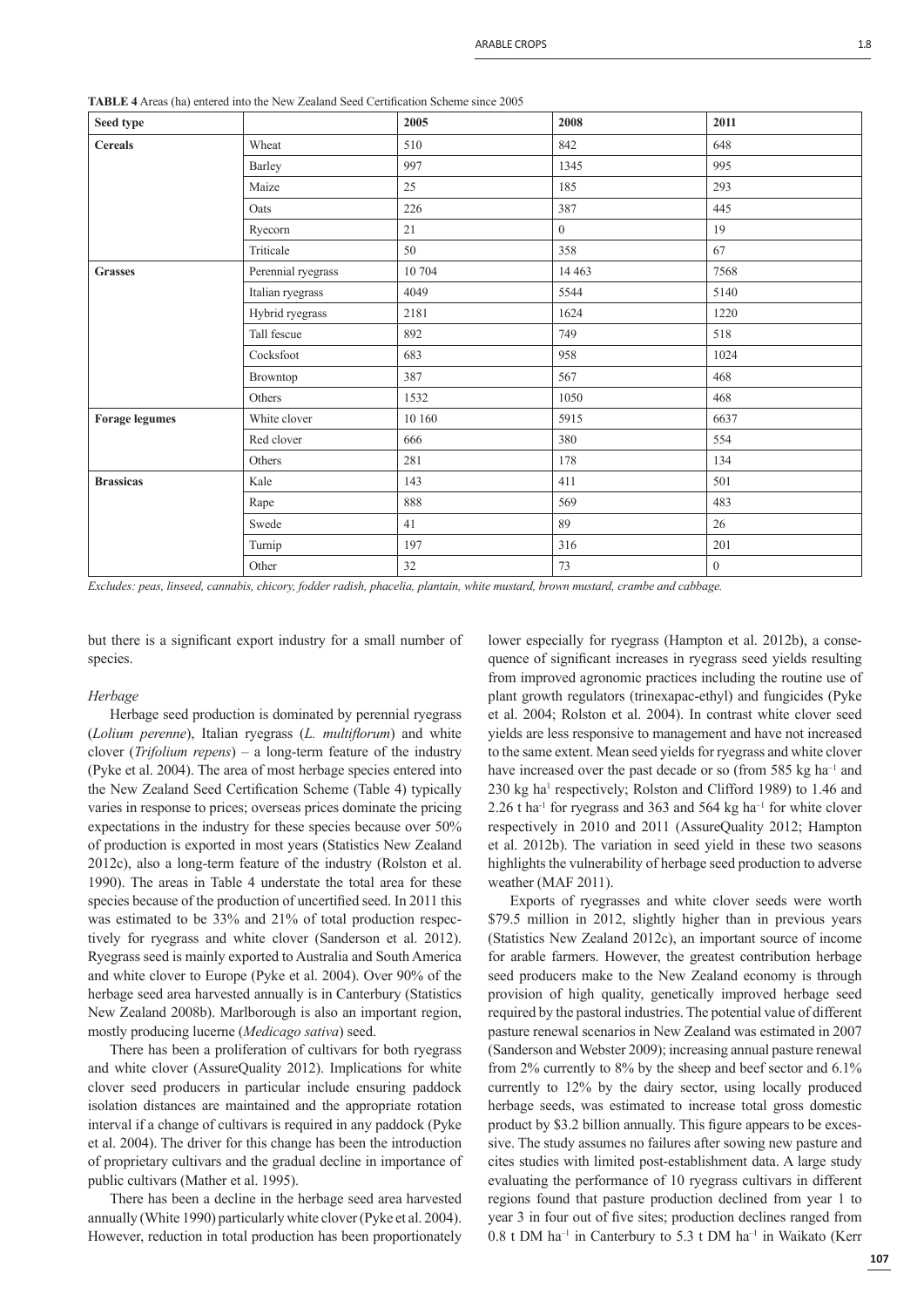et al. 2012). While there is little doubt that new pasture will produce more than degraded pasture, current evidence suggests that there is no production advantage from replacing stable old pasture (Taylor et al. 2012).

The delivery of novel endophytes (*Neotyphodium lolii*) able to provide biological control of important ryegrass pests – porina (*Wiseana cervinata*), black beetle (*Heteronychus arator*) and argentine stem weevil (*Listronotus bonariensis*) (Popay and Thom 2009) – while reducing the adverse effects on livestock performance (Fletcher and Sutherland 2009) is also an important benefit of the herbage seed industry. However, the use of fungicides on ryegrass seed crops to control stem rust (*Puccina graminis*) and blind seed (*Gloeotinia temulenta*) (reduces seed germination) has been shown to reduce the rate of endophyte transmission to seeds (Chynoweth et al. 2012) potentially reducing resistance to insects and sward persistence in new pasture. This suggests possible conflict between seed yields, seed germination and endophyte transmission in ryegrass seed crops.

#### *Vegetables*

New Zealand produces vegetable seeds for domestic use and for export, notably field peas (Pisum sativum), radish (Raphanus *sativus*) and hybrid carrots (*Daucus carota*). The total value of vegetable seed exports (excluding peas) in 2012 was \$70 million, the greatest contribution coming from radish (\$26m) and hybrid carrot (\$19m) (Statistics New Zealand 2012c). These returns resulted from exports of about 3000 tonnes of radish but only 411 tonnes of hybrid carrot seed, highlighting the per unit value of the latter crop in particular. New Zealand is now one of the major producers of hybrid carrot seed. Vegetable seeds are mostly exported to the Asia-Pacific zone with some exported to Europe, particularly hybrid carrot seed (McKay 2008). The development of the export sector has occurred over about the last 20 years and is a result of New Zealand's latitude (similar to that of large Northern Hemisphere producers) and the requirement for contra

**TABLE 5** Area (ha) of outdoor vegetables harvested, 2000–2012

December 2011 (Statistics New Zealand 2012c). Of this \$270 million came from fresh vegetables with processed vegetables (frozen and dried) generating \$344 million. Onions (*Allium cepa*; \$110m) and buttercup squash (*Cucurbita maxima*; \$64m) dominate fresh vegetable exports; sweetcorn (*Zea mays*; \$24m), potato fries (*Solanum tuberosum*; \$81m) and peas (*Pisum sativum*; \$51m) dominate the processed vegetable sector. Onions, buttercup squash and potatoes also dominate the area of fresh vegetables grown for the local market. Additional crops produced on arable farms for the local fresh market include pumpkin and butternut (*Cucurbita maxima*), kumara (*Ipomoea batatas*), beans (*Phaseolus vulgaris*) and outdoor tomatoes (*Solanum lycopersicum*); beetroot (*Beta vulgaris*) is grown for processing and export, mostly to Australia. Exports of processed vegetables are forecast to decline in the immediate future; drivers for this include exchange rate pressures and competition for land in key regions.

The area planted in vegetable crops fluctuates from year to year (Table 5) (Statistics New Zealand 2012b). For example, sweetcorn area declined by 37% between 2009 and 2012, reflecting reduced demand experienced by processing companies, whereas the area in onions increased by 21% over this time. Production changes may be attributed to a number of reasons specific to different crops, including biological and economic factors in New Zealand and overseas. Examples of biological factors include the recent introduction of the tomato potato psyllid (TPP; *Bactericera cockerelli*) and the subsequent spread of the *Candidatus liberibacter*  bacterium (Ministry for Primary Industries 2013a), which has increased potato production costs, reducing profitability, resulting in small growers exiting production, contributing to the long-term trend of fewer but larger growers producing potatoes and other vegetables (MAF 2005). The buttercup squash market is affected by competition from producers in Mexico, effectively capping growth in New Zealand production. Most squash is exported to Japan but alternative markets are being developed in countries such as South Korea (Ministry for Primary Industries 2012b).

The regional production of different crops is relatively stable

| Crop             | 2000 | 2009   | 2011   | 2012    |
|------------------|------|--------|--------|---------|
| Onions           | -    | 4510   | 5140   | 5703    |
| Potatoes         |      | 11 390 | 10 720 | 11 3 29 |
| Buttercup squash | 6713 | 6825   | 6467   | 6449    |
| Peas             | 7570 | 5986   | 6232   | 6431    |
| Beans            | 773  | 736    | 1060   |         |
| Sweetcorn        | 6380 | 5059   | 3558   | 4024    |

*- = Confi dential or suppressed*

seasonal multiplication of seed lines by many large Northern Hemisphere based seed companies. The availability of irrigation, the expertise of arable farmers and the presence of efficient seed processing and testing facilities are also key components of this industry (McKay 2008). About 75% of the total area in vegetable seed crops harvested in 2007 (7330 ha) was in Canterbury (Statistics New Zealand 2008b).

# **OUTDOOR VEGETABLES**

New Zealand has a considerable area of land under arable production aligned to the vegetable sector including the production of vegetable seed, processed and fresh vegetables for both the domestic and export markets. Exports of fresh and processed (mostly frozen) vegetables earned \$614 million in the year to from year to year. The South Auckland and Waikato regions are dominated by onion and potato production (3160 ha and 3280 ha respectively in 2011). Gisborne and the Hawke's Bay are key producers of sweetcorn (2570 ha) and squash (5450 ha) as well as smaller areas in onions (850 ha), potatoes (420 ha in Hawke's Bay only) and processing peas (2310 ha). The Manawatu-Wanganui region is dominated by potato crops (1210 ha) with minor areas of squash and sweetcorn. Process peas (530 ha) and sweetcorn (c. 600 ha) are important crops in Marlborough. Otago has a small area in fresh market potato production (130 ha). Canterbury is the major vegetable-crop-growing region producing (in 2011) onions (810 ha), potatoes (5200 ha), peas (c. 3500 ha) and sweetcorn (220 ha), mostly for processing except for onions (MAF 2011; Statistics New Zealand 2012a).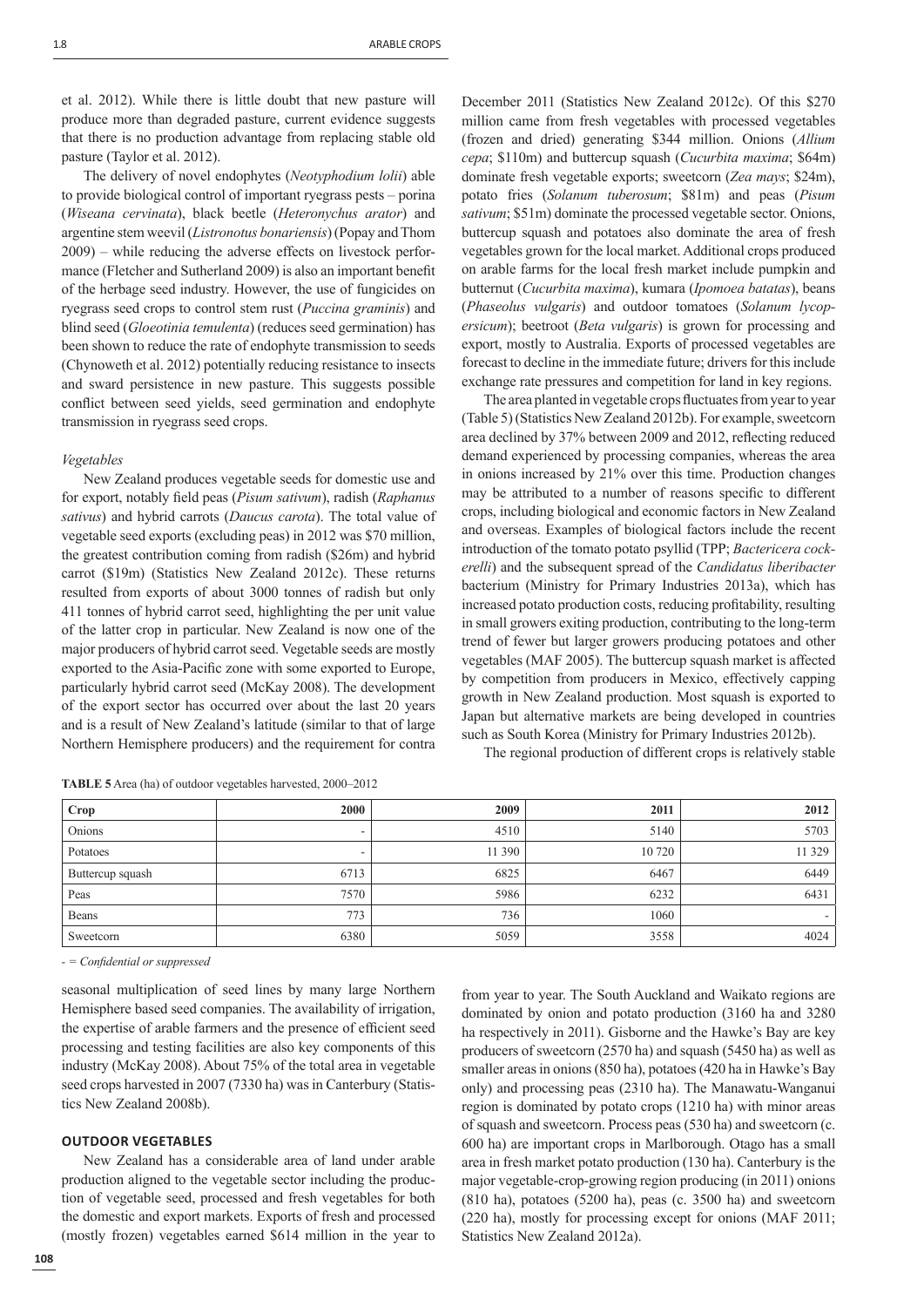Significant minor crops include kumara (variously known as sweet potato), dominated (1264 ha in 2009) by the Dargaville/ Ruawai districts in Northland (Plant and Food Research 2011), beetroot and butternut, both with process markets in Hawke's Bay, and tomatoes (processing varieties only). Carrots are grown in South Auckland, Manawatu/Ohakune and Canterbury: the carrot area declining between 2002 (1831 ha) and 2007 (1320 ha). Pumpkins and green beans are produced every year in several regions, totalling about 2000 hectares (Statistics New Zealand 2012c).

The primary market for kumara and pumpkins is domestic, while beetroot, beans and butternut are primarily grown for the processed market. Carrots are grown for the fresh and processed export markets and for juice products.

#### *Opportunities*

The process vegetable industry has considerable scope for expansion and has recently attracted significant investment. For example in 2011 Heinz Wattie's New Zealand relocated its beetroot production from Australia to Hawke's Bay, New Zealand. The move was to take advantage of the upgraded processing plant at Hastings and coincided with the investment in two new beetroot harvesters from Denmark. Production in 2012 was around 11 500 tonnes, four times the previous season, and forecasts for 2013 are for further expansion of production. This company also relocated the production of sauces and some other products to Hastings at the same time. It is expected that New Zealand can produce almost all of the volume of processing tomatoes needed for Heinz Wattie's tomato paste production.

#### **SHELTER**

Shelter belts reduce wind speeds particularly on the lee side of the belt. Effective reductions in wind speed (up to 80% of open wind speed) are induced for distances of up to 20 times the shelter height but the greatest wind speed reductions are found three to five times the shelter height (Burke 1998). Lower wind speeds reduce evapotranspiration and increase temperature on the lee side of shelter (Sturrock 1972). Higher yields have been measured in a range of crops including cereals (Sturrock 1981) and grain legumes (Love et al. 1988). Other potential benefits include mitigation of pesticide drift; shelter can reduce drift by up to 80–90% (Ucar and Hall 2001).

Erosion of cultivated soils by wind can be a significant problem for arable farmers cultivating soil in the spring when wind runs are typically high, especially if soils are light and dry. Parts of Canterbury and central Hawke's Bay are vulnerable to wind erosion, and shelterbelts planted to minimise wind erosion have been a feature of the landscapes in these regions (Hawke's Bay Regional Council 2002). Losses of top soil have only occasionally been measured in New Zealand. Painter (1987) measured soil losses of 40 kg ha<sup>-1</sup> min<sup>-1</sup> in Canterbury during strong northwesterly winds. Soil loss in Hawke's Bay has been recorded in winds as light as 20–25 km per hour (Hawke's Bay Regional Council 2002).

Shelter can provide benefits for irrigation; reduced evapotranspiration reduces the need for irrigation. Savings in water consumption of 10–20% annually have been measured in Canterbury (Vries et al. 2010). Reduced wind speeds also benefit the operation of irrigation systems through improved application efficiency and uniformity.

Biodiversity on intensively farmed land is increased by the presence of shelterbelts, particularly insects and birds (Hawke's Bay Regional Council 2006). Species choice can greatly affect the beneficial effect for different bird species, including native species. Providing tree/shrub species, both native and exotic, that produce flowers and fruit at key times can result in increased numbers of native species, which are otherwise unable to utilise arable ecosystems. Shelterbelts planted with the appropriate species, for example tagasaste (*Chamaecytisus palmensis*), can also provide pollen for bees at critical times of the year; bees are crucial pollinators of seed crops including white clover and brassica species (Foundation for Arable Research 2007c). Bees will also benefit from the shelter effect through increased temperatures allowing them to forage for a greater part of the day in cool weather. There are some negative aspects to shelter, principally a reduction in crop production in the vicinity of the belt due to shade and competition for water and nutrients (Gillingham and Hawke 1997). The presence of shelter belts can increase crop damage by birds, especially sparrows and finches (Foundation for Arable Research 2010).

# **INDUSTRY ISSUES**

# *Irrigation*

There is an estimated 1.3 million hectares of irrigable land in Canterbury, of which 500 000 hectares are estimated to be currently irrigated (Environment Canterbury 2011), about 70% of the national total. Of the land that is potentially or currently irrigated, about 684 000 hectares are land use capability I, II or III, suitable for arable cropping (Saunders and Saunders 2012). Other estimates for currently irrigated land in Canterbury are lower than this – 385 000 hectares (Statistics New Zealand 2008b). However, access to water for additional irrigation is now very restricted because the available water, both surface and ground, is fully allocated in many areas (Aitchison-Earl et al. 2004; Tricker et al. 2012). Increasing the availability of water for irrigation is a key component of the Canterbury Water Management Strategy. The economic benefits of irrigation are well documented and include increased productivity, increased economic activity and increased employment (Saunders and Saunders 2012). Among the irrigation schemes under development in Canterbury the schemes proposed for the Central Plains (Central Plains Water 2012) and the Waitohi Irrigation and Hydro Scheme in North Canterbury (Hurunui Water Project 2012) will enable about 120 000 hectares of additional land to be irrigated in the region. Both these schemes have been controversial and have been greatly modified as they progressed through the consenting process. There are also large irrigation proposals in the North Island; both the Ruataniwha Water Storage project in central Hawke's Bay (Hawke's Bay Regional Council 2012) and the Wairarapa Water Use Project (Greater Wellington Regional Council 2012) include arable land.

Most irrigation in New Zealand is applied with sprinkler systems of various types. Traditional methods of irrigating include flood irrigation, particularly border-dyke. About 111 000 hectares were still being irrigated using this method in 2007, especially (64 000 ha) in Canterbury (Statistics New Zealand 2008b). Border-dyke irrigation is a particularly inefficient method of applying water. Its disadvantage is that the amount of water applied varies greatly with distance from the dyke; by the time water reaches the lower end of the borders the upper end will have received excess water meaning that drainage is inevitable. Apart from reducing water use efficiency the increased drainage increases the probability of nitrate leaching (Lilburne et al. 2010). Border-dyke systems are being steadily replaced with sprinkler systems (Saunders and Saunders 2012).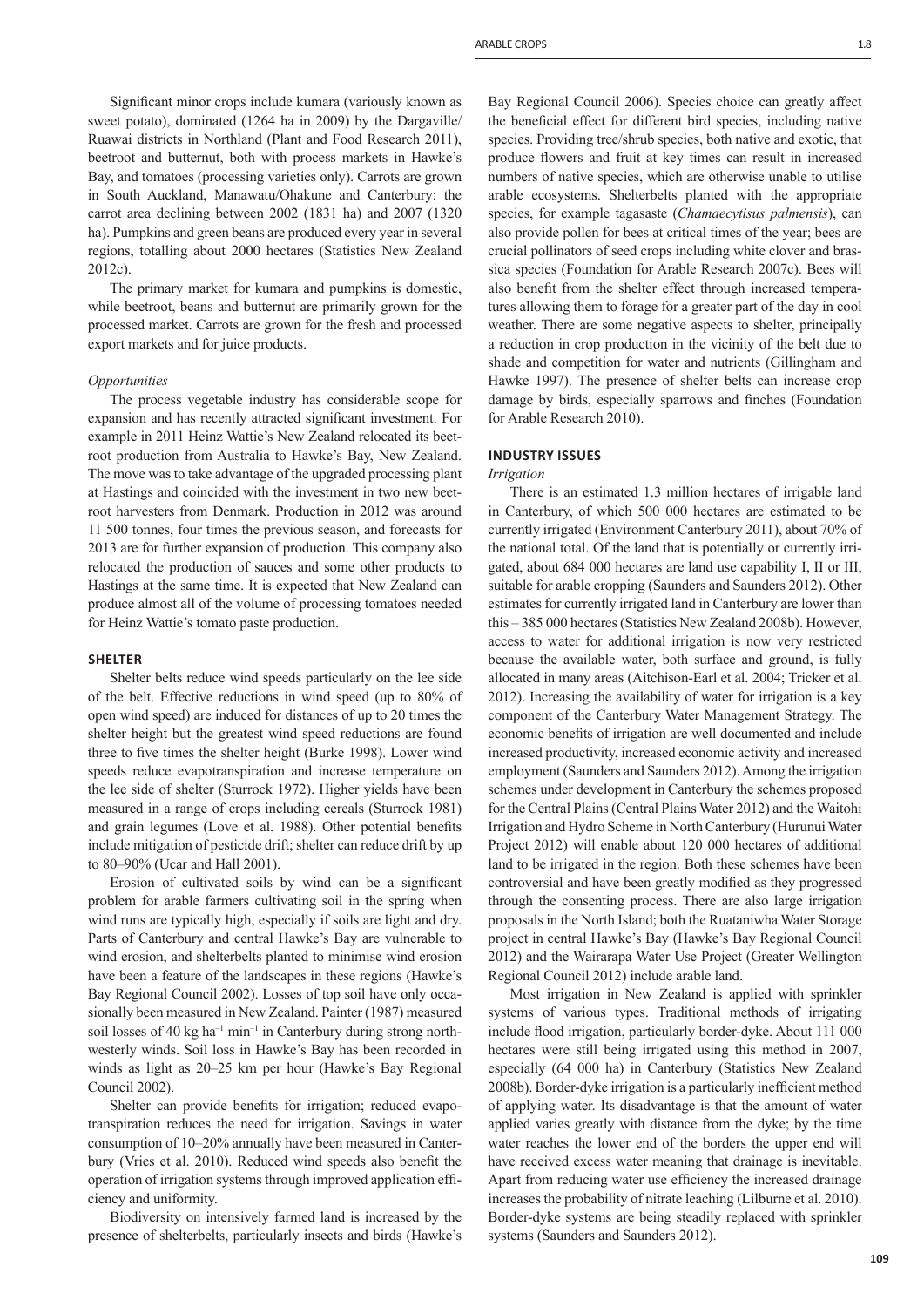The expansion of the irrigable area in Canterbury, and other regions with typically dry summers such as Wairarapa and Hawke's Bay, will facilitate the further expansion of dairying. Irrigation is essential for intensive dairy systems to ensure pasture production during the summer–autumn dry period (Dynes et al. 2010; Moot et al. 2010). Experience in Canterbury has shown rapid land use change once irrigation schemes are established, principally to dairy (Dynes et al. 2010). Similarly, the proposed Ruataniwha scheme in Hawke's Bay (Hawke's Bay Regional Council 2012) and the Hurunui Scheme in North Canterbury (Hurunui Water Project 2009) are expected to result in considerable expansion of dairy production in those areas.

The growing awareness of the challenges of freshwater management and the need for consistency when addressing freshwater allocation issues and conflicts in different parts of the country has resulted in the Government's 'Fresh Start to Fresh Water' initiative. A stakeholder group, the Land and Water Forum, was established to provide advice to Government on how to manage fresh water. The forum has produced a comprehensive set of recommendations aimed at establishing a common approach to freshwater management in New Zealand (Land and Water Forum 2012). A number of recommendations have the potential to influence arable production in the long term, including proposals to introduce water charges and tradable water rights. These suggestions are widely seen as necessary to ensure efficient use of water and to ensure the greatest economic return from allocation of water. This may result in arable farmers having to compete with other producers for water rights. The ability to successfully bid for these rights will ultimately depend on the profitability of arable compared with other land use options.

#### *Land use change*

Conversion of arable and mixed-arable farms to dairy is an ongoing issue, particularly in Canterbury. In 2012 there were 974 dairy farms in the Canterbury Region (Environment Canterbury 2012b) a 22% increase from the numbers recorded in 2007 (Statistics New Zealand 2008b). Arable and mixed-arable farmers converting to dairy production are attracted by a range of benefits including improved cashflow, absence of harvest risk and increased profitability (Ministry for Primary Industries 2012a). The loss of arable farms can eventually result in loss of key infrastructure, services and economies of scale. This is regarded as a threat to the arable industry (Pyke et al. 2004; MAF 2011; Hampton et al. 2012b). Nationally, dairy cow numbers are expected to increase by 2.3% in 2013 and between 1.5 and 2.0% annually to 2016 (Ministry for Primary Industries 2012b); some of this increase will probably be at the expense of arable production. The loss of arable land neighbouring large urban areas to urban and lifestyle block development is also a concern, particularly for vegetable producers in the Pukekohe area.

Conversely, dairy conversions provide opportunities for neighbouring arable farmers –provision of grazing for dairy replacements, and winter grazing for dairy cows, albeit with nitrate leaching risks (Dalley 2012). Supplements such as grain, straw, vegetable processing by-products, maize, whole-crop cereal and pasture silages are also sold to dairy farmers (Dynes et al. 2010). Additional benefits from this activity include reduced labour requirements, better cash flow and good income potential, particularly in years with feed shortages (Ministry for Primary Industries 2012a). However, disputes between arable and dairy farmers over supply, price and quality of forage have occurred, particularly when milk prices have declined and despite contracts being in place (MAF 2009). Determination of appropriate maize silage sampling protocols (de Fillipi et al. 2004) facilitated the development of the Maize Forage Purchase Contract and the Good Practice Guide for the trading of maize silage; both documents are available through the Foundation for Arable Research website (Foundation for Arable Research 2008b).

Another aspect of the conversion of land to dairy is the loss of shelter. Most modern irrigation systems are centre-pivot or linearspray systems that are hindered by shelter belts, especially tall shelter, so existing shelter is usually removed during conversion (Tait and Cullen 2010). Ironically shelter can benefit sprinkler irrigation systems through reduced evaporation of falling droplets, reduced wind drift and improved uniformity of application (Goulter 2010). Evaporation can be as high as 10% and drift up to 20% in sprinkler systems during strong winds (Foundation for Arable Research 2010).

# *Climate change*

Projected mean annual temperature change and mean annual precipitation change, based on an intermediate level of warming by 2100 (Scenario A1B) (Intergovernmental Panel on Climate Change 2000), indicates an increase in mean annual temperature of 0.9°C by 2040 and 2.1°C by 2090 for most regions in New Zealand, including Canterbury. The effect on rainfall is more variable; in many western regions rainfall is predicted to increase slightly (0–2.5%) by 2040 but in eastern regions, including Canterbury, rainfall is expected to decline (0 to −2.5%) (National Institute of Water and Atmospheric Research 2012). Higher atmospheric carbon dioxide levels and higher temperatures are predicted to increase potential yields of irrigated  $C<sub>3</sub>$ cereal crops by up to 20% whereas potential yields will decline in non-irrigated crops (Clark et al. 2012). This is because higher carbon dioxide levels will increase radiation use efficiency, and warmer temperatures, particularly in spring and autumn, will increase crop growth rates allowing more rapid canopy development, increasing radiation interception. In contrast,  $C_4$  crops are not likely to benefit much from elevated carbon dioxide levels.

The negative effects of higher temperatures include increased evapotranspiration and reduce leaf area duration resulting in reduced yields when irrigation is not available. The impacts of temperature will vary with environment and crop; generally (cereals) where temperatures are currently below the optimum temperature for a particular crop, warming will be beneficial (Clark et al. 2012). Similarly, higher temperatures (and higher CO2 ) may increase yield potential in irrigated seed crops; but increased temperatures may reduce pollen viability, reducing seed yields, and reduce seed germination and seed vigour (Hampton et al. 2012a).

There appears to be little prospect of developing crop cultivars with different responses to temperature because there is currently very little genetic variation for this trait. There is variation for crop maturity allowing use of later maturing cultivars to compensate for reduced leaf area duration in response to increased temperatures (Parent and Tardieu 2012). The indirect effects of temperature include the response of pests and diseases to warmer temperatures but these effects are currently difficult to predict (Clark et al. 2012). Increasing temperatures will challenge the adequacy of irrigation systems because higher temperatures will result in increased potential evapotranspiration and if yield potentials are to be realised most crops will require increased irrigation (Moot et al. 2010).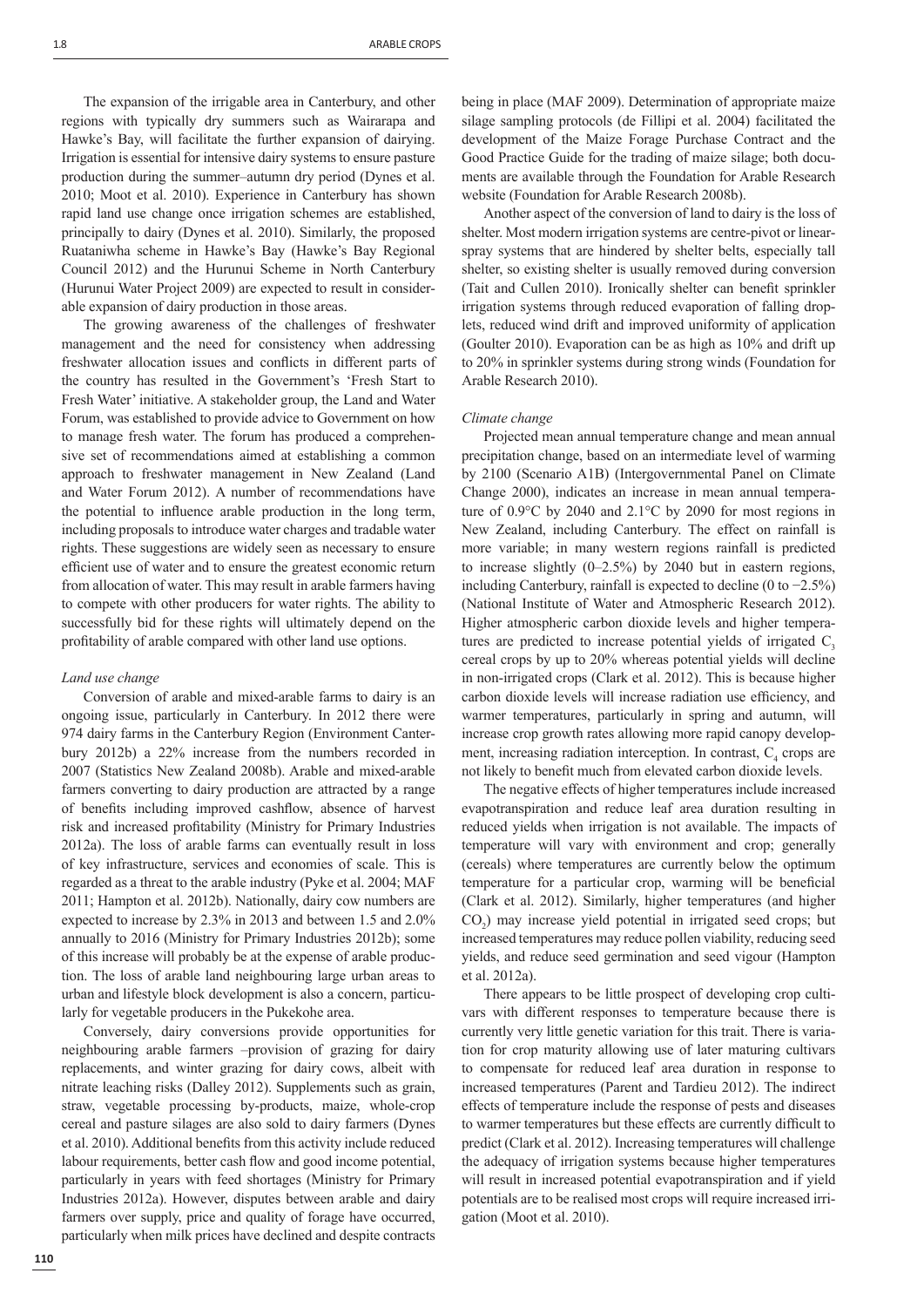#### *Nutrient management*

Intensification of arable production systems, involving a shortened pastoral phase and increased use of irrigation and nitrogen fertiliser, has resulted in increased leaching of nitrate into groundwater (McKenzie et al. 2006) and subsequent contamination of streams, rivers and lakes. Nutrient loss from arable systems is an issue in many regions including Canterbury, Manawatu-Wanganui, Hawke's Bay and the Waikato (Ministry for the Environment 2009). Limits on the amount of nitrogen lost from production systems are being written into regional plans. These plans are typically controversial because they require substantial reductions in nitrogen losses from some farming systems, including arable, with potential constraints on productivity. For example, Horizons Regional Council's 'One Plan' has generated considerable opposition from those groups likely to be most affected, including arable farmers, particularly those producing vegetables on free-draining soils (Horticulture New Zealand 2012). The One Plan proposes limiting nitrate leaching to under 30 kg of nitrogen per hectare on land use capability classes II and III (Horizons 2012), indicating that nutrient budgeting will be a significant challenge for many arable farmers in this region. Those farmers in priority catchments (high nutrient levels in water) will require a resource consent regarding nutrient management. Environment Waikato requires farmers applying nitrogen at more than  $60 \text{ kg ha}^{-1}$  year<sup>-1</sup> to have a nutrient management plan (Environment Waikato 2012). Environment Canterbury intends introducing a nitrogen threshold of 20 kg ha<sup>-1</sup> year<sup>-1</sup> for leached nitrate for developing, implementing and reporting a 'farm environmental plan' from 2017 (Environment Canterbury 2012a).

The leaching losses from arable crops can vary tremendously from year to year and with different crops. Webb et al. (2001) measured nitrate leaching under spring sown-wheat for 4 years in Canterbury and found that leached nitrogen ranged from 14 to 104 kg N ha<sup>-1</sup> year<sup>-1</sup> with most of the variation explained by variation in drainage. Drainage is influenced by rainfall, irrigation, irrigation method and by variation in soil depth. Shallow soils with limited water holding capacity result in more leaching (Lilburne and Webb 2002). Modelling of nitrate leaching at Hororata, Canterbury, has resulted in estimates of annual nitrogen losses ranging from 28  $kg$  ha<sup>-1</sup> year<sup>1</sup> on very light soils to 5.6 ha<sup>-1</sup> year<sup>-1</sup> on heavy soils. Estimates of leaching losses for other Canterbury locations (Lincoln and Darfield) were similar. Nitrate leaching can be very high when nitrogen fertiliser is applied in the autumn–winter period and crop recovery is limited by low temperatures (Cookson et al. 2001). Nitrogen losses of 114 kg (Francis et al. 2003) and 217 kg ha<sup>-1</sup> year<sup>-1</sup> (Crush et al. 1997) under winter potatoes have been measured at Pukekohe. Similar losses have been reported from winter potatoes in Oamaru after high nitrogen fertiliser application rates (Williams and Tregurtha 2003).

Irrigation may increase drainage and leaching, particularly border-dyke systems (Lilburne et al. 2010). Minimising drainage means ensuring that irrigation does not result in soil moisture reaching field capacity (McDowell and Houlbrooke 2008) and, ideally, is scheduled to ensure soil moisture does not fall below the point at which potential yield declines (trigger point) in that crop, usually about 50% of field capacity (Foundation for Arable Research 2011b). Much of the Canterbury Plains consists of shallow, stony, free-draining soils (Molloy 1993) with limited water holding capacity and, consequently, susceptible to nitrate leaching.

Nitrate leaching can also be an issue for arable farmers growing

forage crops to provide winter grazing for dairy cows. Whether on pasture or forage crops high stocking rates and wet soils can result in large nutrient losses during rainfall events, particularly if on shallow free-draining soils (Smith et al. 2012). Nitrogen losses ranged from 8.5 kg to 125 ha<sup>-1</sup> in different years in this study. Nitrate leaching under grazed forage crops is also primarily associated with the return of urine (McDowell and Houlbrooke 2008; Beare et al. 2010). Mitigation strategies include restricted grazing intervals with the use of standoff pads (McDowell and Houlbrooke 2008). Nitrification inhibitors (dicyandiamide (DCD) may be used to help reduce losses when grazing forage crops over the winter with conflicting results; Smith et al. (2012) found it to be ineffective applied on free-draining soils whereas Shepherd at al. (2012) found it reduced nitrate leaching by up to 27% on free-draining soils. This difference is probably explained by the timing of application; delayed application post-grazing may reduce the effectiveness of DCD. Dicyandiamide may also reduce nitrous oxide emissions from grazed forage crops (van der Weerden and Styles 2012).

Many regional councils currently use OVERSEER<sup>®</sup> to model nitrate losses under different production and management systems (Environment Canterbury 2012a; Horizons 2012). OVERSEER® was initially developed to model nutrient loading in pastoral systems but has recently been adapted for use with arable crops (Chichota et al. 2010). Consequently there are questions about its use for arable systems, particularly if used to monitor compliance. The Foundation for Arable Research has recently published the findings of a review of the suitability of OVERSEER® version 6 for the arable industry. This review found that OVER-SEER® was the best tool currently available for modelling the leaching of nitrate but that the recent addition of the capability to model nutrient movement in crops has not been fully tested under the full range of crops, crop rotations and environments in New Zealand (Dunbier et al. 2013). Estimates of nitrate leached are most dependent on the amount of mineral nitrogen in the soil profile, drainage, and a key coefficient  $(a')$  in the prediction model. Shortcomings were identified in each of these components in the OVERSEER*®* crop model. The review also suggested that the limitations of the model needed to be considered by regional authorities when framing nutrient management policies.

Minimising drainage is an important strategy for reducing nitrate leaching; management to minimise leaching of nitrate over the autumn–winter period when the highest risk of drainage occurs includes ensuring nitrogen fertiliser applications are judicious and that crops are actively growing, particularly on shallow soils (Lilburne et al. 2003). If ground is to be left fallow over the winter, the use of cover crops can greatly reduce the amount of nitrate available to be leached. Soil nitrate levels are increased by cultivation, a consequence of stimulated mineralisation of soil organic nitrogen (Haynes 1999). The use of no-tillage systems has been shown to reduce leaching of nitrate compared with conventional cultivation (Pearson and Wilson 2002/2003).

Matching fertiliser demand to crop requirements is a key aspect of crop management to minimise the risk of nitrate leaching but it is also important for maximising economic returns from applying nitrogen fertiliser. Decision support systems have been developed for a range of crops including wheat (Sirius) (Jamieson et al. 1998), maize (AmaizN) (Li et al. 2006) and potatoes (Potato Calculator) (Jamieson et al. 2004). Experience with the use of these models indicates that significant savings in nitrogen fertiliser can often be made, reducing the potential for nitrate leaching, without reducing yield (Armour et al. 2002; Jamieson et al. 2006).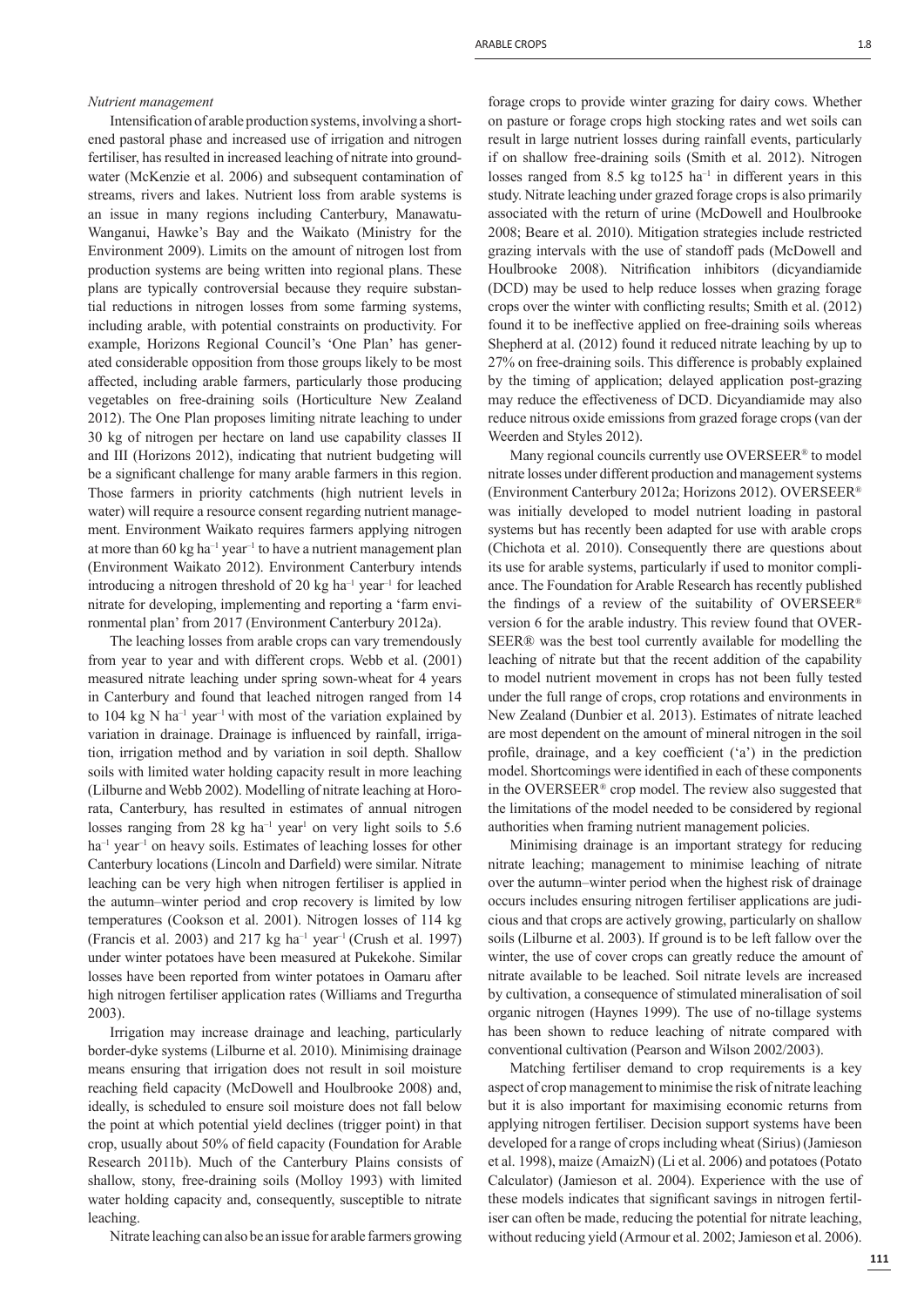# *Biosecurity*

Biosecurity is an ongoing concern for arable farmers, and vegetable growers in particular. Each crop has its own biological threats with the potential to greatly reduce production and economic returns in both the short and long term. Biosecurity issues are constantly evident; the PSa and tomato/potato psyllid incursions of recent years are good examples of the damage a new pathogen or biological agent can have on primary production. The Ministry for Primary Industries maintains a register of unwanted organisms (Ministry for Primary Industries 2013b); it is a large list and ensuring that future incursions are kept to a minimum will require ongoing commitment from government and industry (Horticulture New Zealand 2011).

# **REFERENCES**

- Aitchison-Earl P, Scott D, Sanders R 2004. Groundwater allocation limits: Guidelines for the Canterbury Region. Environment Canterbury Report No. U04/02. http://ecan.govt.nz/ (accessed January 2013).
- Armour T, Jamieson P, Zyskowski R 2002. Testing the Sirius wheat calculator. Agronomy New Zealand 32: 1–6.
- AssureQuality 2012. Seed Certification statistics 2010/2011. Lincoln, AssureQuality, Seed Certification Bureau.
- Australian Bureau of Statistics 2012. 7121.0 Agricultural Commodities, Australia, 2010–11. http://www.abs.gov.au/ausstats/ (accessed January 2013).
- Beare MH, Tabley F, Gillespie R, Maley S, Harrison-Kirk T, de Ruiter J 2010. Nitrate leaching from high production forage crop sequences. Proceedings of the New Zealand Grassland Association 72: 23–28.
- Beck LB 2012. 2011–2012 Canterbury Region dairy report. Environment Canterbury Report No. R12/80. http://ecan.govt.nz/ (accessed January 2013).
- Biodiesel New Zealand 2013. http://www.biodiesel-nz.co.nz/the-biodieselstory/ (accessed January 2013).
- Booker JW 2009. Production, distribution and utilisation of maize in New Zealand. Unpublished MApplSc dissertation, Lincoln University, Canterbury, New Zealand.
- Burke S 1998. Windbreaks. Reed Australia.
- Canterbury Agriculture 2000. Profit plan, farming for profit. Crop and livestock gross margins.
- Central Plains Water 2012. Technical elements of the scheme. http://www. cpwl.co.nz/technical/technical-elements.html (accessed January 2013).
- Chappell PL 1985. Uses and processing of grain maize in New Zealand. Maize: Management to market. Agronomy Society of New Zealand Special Publication 4. Pp. 9–12.
- Chichota R, Brown H, Snow VO, Wheler DM, Hedderley D, Zyskowski R, Thomas S 2010. A nitrogen balance model for environmental accountability in cropping systems. New Zealand Journal of Crop and Horticultural Science 38: 189–207.
- Chynoweth RJ, Rolston MP, Kelly M, Grbavac N 2012. Control of blind seed disease (Gloeotinia temulenta) in perennial ryegrass (Lolium perenne) seed crops and implications for endophyte transmission. Agronomy New Zealand 42: 141–148.
- Claridge NH 1972. Arable farm crops of New Zealand. Lincoln, DSIR.
- Clark AJ, Nottage RAC, Wilcocks L, Lee JM, Burke C, Kalaugher E, Roche J, Beukes P, Lieffering M, Newton PCD, Li FY, Vibart R, Teixeira EI, Brown HE, Fletcher AL, Hernandez-Ramirez G, Soltani A, Viljanen-Rollinson S, Horrocks A, Johnstone P, Clothier B, Hall A, Green S, Dunningham A, Kirschbaum MUF, Meason D, Payn T, Collins DBG, Woods RA, Rouse H, Duncan M, Snelder T, Cowie B 2012. Impacts of climate change on herbicide screening.pdf (accessed January 2013).
- Foundation for Arable Research 2007c. Pollination of vegetable crops. Arable Update No. 70. http://www.far.org.nz/index.php/arable-update/entry/ no-70-pollination-of-vegetable-crops (accessed January 2013).
- Foundation for Arable Research 2008a. Frost risk for maize silage grown in South Canterbury. Arable Update. Maize No. 60. http://www.far.org.nz/ mm\_uploads/60Mz\_Sth\_Canty\_Frosts.pdf (accessed January 2013).
- Foundation for Arable Research 2008b. Maize Forage Purchase Contract. http://www.far.org.nz/mm\_uploads/FTDG\_Mz\_Silage\_Contract\_ v1\_20081.pdf (accessed January 2013).
- Foundation for Arable Research 2010. Bird pests in arable crops. Arable Update No. 91. http://www.far.org.nz (accessed January 2013).
- Foundation for Arable Research 2011a . FAR research and extension strategy and portfolio. http://www.far.org.nz (accessed January 2013).
- Foundation for Arable Research 2011b . FAR Focus. Irrigation management for cropping – a growers guide. Issue 4. http://www.far.org.nz (accessed January 2013).
- Foundation for Arable Research 2012a. Summary Survey of cereal areas and volumes – July 1, 2012. http://www.far.org.nz/index.php/arable-industrymarketing-initiative (accessed December 2012).
- Foundation for Arable Research 2012b. FAR cultivar evaluation. Autumn sown barley and wheat. http://www.far.org.nz (accessed January 2013).
- Foundation for Arable Research 2012c. FAR cultivar evaluation. Spring sown barley and wheat 2011/2012. http://www.far.org.nz (accessed January 2013).
- Foundation for Arable Research 2012d. Summary Survey of maize areas and volumes – May 1, 2012. http://www.far.org.nz/index.php/arable-industrymarketing-initiative (accessed December 2012).
- Francis GS, Trimmer LA, Tregurtha CS, Williams PH, Butler RC 2003. Winter nitrate leaching losses from three land uses in the Pukekohe area of New Zealand. New Zealand Journal of Agricultural Research 46: 215–224.
- Gillingham AG, Hawke MF 1997. The effects of shelterbelts on adjacent pastures and soils in a temperate climate. Proceedings of the International Grasslands Congress. http://www.internationalgrasslands.org/files/igc/ publications/1997/1-06-005.pdf (accessed February 2013).
- Goulter C 2010. Dairy shelter on the Canterbury plains. http://www.side.org. nz/IM\_Custom/ContentStore/Assets/11/19/b26fe819de6c44f8006813d 5365687b4/SIDE-Dairy-shelter-on-the-Canterbury-plains.pdf (accessed January 2013).
- Greater Wellington Regional Council 2012. Wairarapa Valley: On-Farm Demand Report, June 2012. Wairarapa Water Use Project. http://www. wairarapawater.org.nz/assets/Wairarapa-Irrigation/On-Farm-Demand-Report-June-2012.pdf (accessed February 2013).
- Greer G 2010. Arable industry marketing initiative quarterly survey of cereals to September 1 2010. Report to the Arable Marketing Initiative Committee. Arable Economic Research Unit, Lincoln University. http://www.far.org. nz/index.php/arable-industry-marketing-initiative (accessed December 2012).
- Hampton JG, Boelt B, Rolston MP, Chastain TG 2012a. Effects of elevated CO2 and temperature on seed quality. Journal of Agricultural Science 150:  $1 - 9$
- Hampton JG, Rolston MP, Pyke NB, Green W 2012b. Ensuring the long term viability of the New Zealand seed industry. Agronomy New Zealand 42: 129–139.
- Hawke's Bay Regional Council 2002. Sustainable land management: Wind erosion and control. http://www.hbrc.govt.nz/HBRC-Documents/ HBRC%20Document%20Library/Wind%20erosion.pdf. (Downloaded January 2013).
- Hawke's Bay Regional Council 2006. Shelter species for horticulture and cropping on the plains. http://www.hbrc.govt.nz/HBRC-Documents/ HBRC%20Document%20Library/Shelter%20Design.pdf (accessed February 2013).
- Hawke's Bay Regional Council 2012. Ruataniwha Water Storage Project feasibility report to Council. http://www.hbrc.govt.nz/HBRCDocuments/ HBRC%20Document%20Library/Feasibility%20Report%20to%20 Council\_FINAL\_sept2012\_web.pdf (accessed February 2013).
- Haynes RJ 1999. Fate and recovery of 15N-labelled fertiliser urea applied to winter wheat in spring in the Canterbury region of New Zealand. Journal of Agricultural Science 133: 125–130.
- Horizons 2012. Proposed One plan as amended by decision August 2010. http://www.horizons.govt.nz/about-us/publications/about-us-publications/ one-plan-publications-and-reports/proposed-one-plan/ (accessed January 2013).
- Horticulture New Zealand 2011. Submission to: The Primary Production Select Committee on: The Biosecurity Law Reform Bill. http://www. hortnz.co.nz/users/Image/Downloads/PDFs/Biosecurity%20Law%20 Reform%20Bill%20Submission\_copy\_2.pdf (accessed February 2013).
- Horticulture New Zealand 2012. Horizons One Plan appeal, final. http:// www.hortnz.co.nz/users/Image/Downloads/PDFs/Horizons.pdf (accessed January 2013).
- Hurunui Water Project 2009. Irrigation areas and indicative demands. Christchurch, Riley Consultants. http://www.crc.govt.nz/publications/ Consent%20Notifications/AppendixBDistributionDemandIrrigatorsHurunuiDistrict.pdf (accessed February 2013).
- Hurunui Water Project 2012. http://www.hurunuiwater.co.nz/ (accessed December 2012).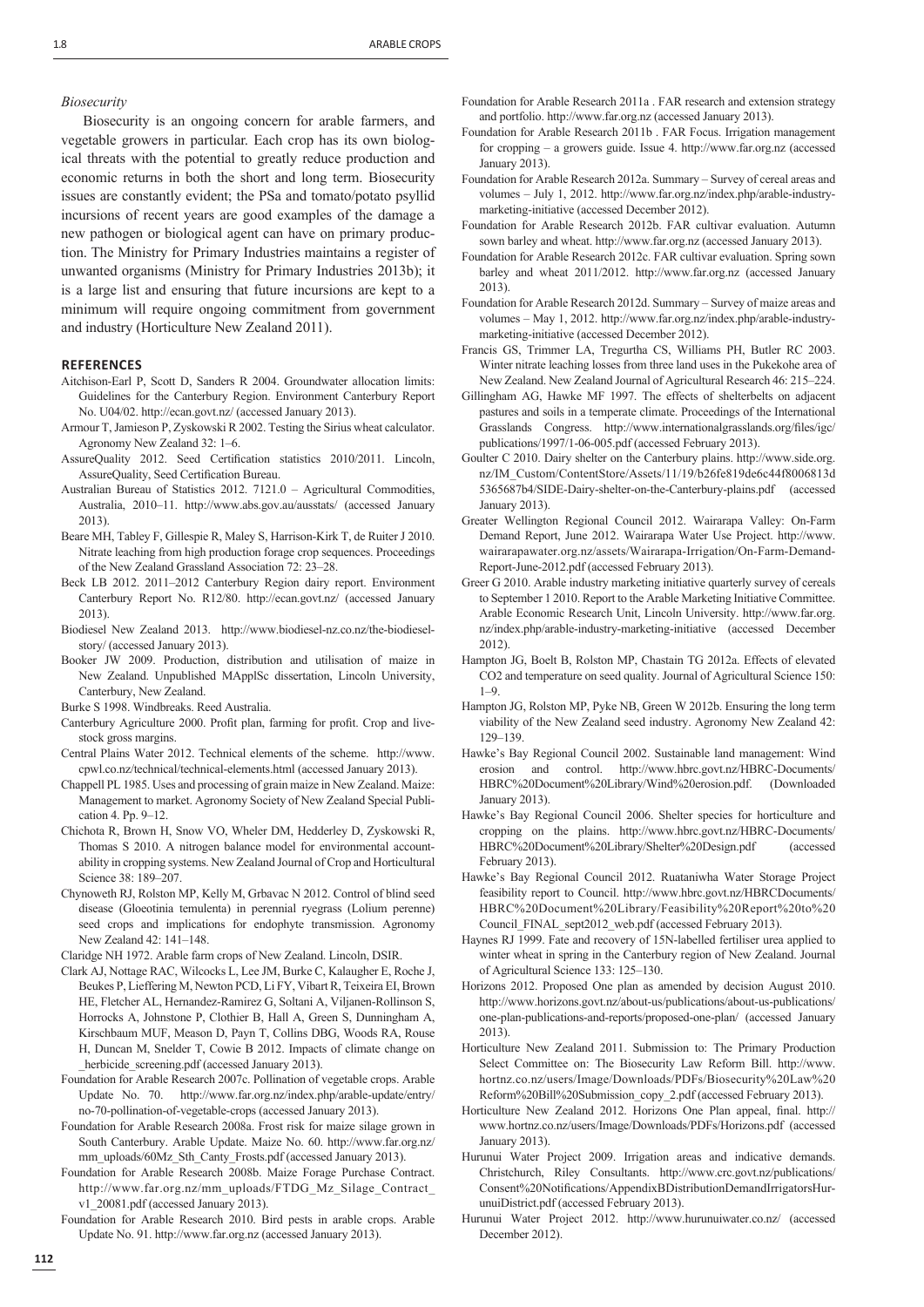Indexmundi 2013. Soybean Meal monthly price. http://www.indexmundi. com/commodities/?commodity=soybean-meal (accessed January 2013).

- Intergovernmental Panel on Climate change 2000. Summary for Policymakers. Emissions Scenarios.A Special Report of IPCC Working Group III. http:// www.ipcc.ch/pdf/special-reports/spm/sres-en.pdf (accessed April 2013).
- Jamieson PD, Semenov MA, Brooking IR, Francis GS 1998. Sirius: A mechanistic model of wheat response to environmental variation. European Journal of Agronomy 8: 161-179.
- Jamieson PD, Stone PJ, Zyskowsk, RF, Sinton SM, Martin RJ 2004. Implementation and testing of the Potato Calculator, a decision support system for nitrogen and irrigation management. In: MacKerron DKL, Haverkort AJ (eds Decision support systems in potato production: bringing models to practice. The Netherlands, Wageningen. Pp. 85–100.
- Jamieson PD, Zyskowski RF, Sinton SM, Brown HE, Butler RC 2006. The potato calculator: A tool for scheduling nitrogen fertiliser applications. Agronomy New Zealand 36: 49–53.
- Johnson N, Gallacher S 2008. Oil seed cropping risk assessment. Final report. Market Access Solutionz. Ministry of Agriculture and Forestry Policy Report 0809-12. http://www.mpi.govt.nz/news-resources/publications. aspx (accessed January 2013).
- Kerr GA, Chapman DF, Thom ER, Matthew C, Van Der Linden A, Baird DB, Johnston E, Corkran JR 2012. Evaluating perennial ryegrass cultivars: improving testing. Proceedings of the New Zealand Grassland Association 74: 127–136.
- Land and Water Forum 2012. Third report from the Land and Water Forum: Managing water quality and allocating water. Land and Water Trust. http:// landandwater.org.nz/Site/default.aspx (accessed February 2013).
- Li FY, Jamieson PD, Pearson AJ 2006. AmaizeN: Developing a decisionsupport tool to optimise nitrogen management of maize. Agronomy New Zealand 36: 61–70.
- Lilburne LR, Webb TH 2002. Effect of soil variability, within and between soil taxonomic units, on simulated nitrate leaching under arable farming, New Zealand. Australian Journal of Soil Research 40: 1187–1199.
- Lilburne LR, Webb TH, Francis GS 2003. Relative effect of climate, soil and management on risk of nitrate leaching under wheat production in Canterbury, New Zealand. Australian Journal of Soil Research 41: 699–709.
- Lilburne L, Webb T, Ford R, Bidwell V 2010. Estimating nitrate-nitrogen leaching under rural land uses in Canterbury. Environment Canterbury Report No. R10/127 (accessed January 2013).
- Lindley TN 1990. New Zealand's free market: The effect on domestic wheat quality. Proceedings of the 1989 Cereal Science Conference. Christchurch, DSIR Crop Research Division, Wheat Research Institute. Pp. 44–45.
- Love BG, Askin DC, McKenzie BA 1988. Effect of shelter, irrigation, and plant population on yield and yield components of navy beans (Phaseolus vulgaris L.). New Zealand Journal of Experimental Agriculture 16: 231–237.
- Malteurop 2012. http://www.malteurop.com/who-we-are/our-malting-plants/ new-zealand (accessed January 2013).
- Mather RJD, Melhuish DT, Herihy M 1995. Trends in the global marketing of white clover cultivars. Agronomy Society of New Zealand Special Publication No. 11/Grassland Research and Practice Series No. 6. Pp. 7–14.
- McDowell RW, Houlbrooke DJ 2008. Phosphorus, nitrogen and sediment losses from irrigated cropland and pasture grazed by cattle and sheep. Proceedings of the New Zealand Grassland Association 70: 77–83.
- McKay J 2008. The development of the New Zealand vegetable seed industry and future opportunities. Seed Symposium: Seeds for Futures. Agronomy Society of New Zealand and New Zealand Grassland Association Joint Symposium. Agronomy Society of New Zealand Special Publication No. 13 / Grassland Research and Practice Series No. 14. Pp. 101–104.
- McKenzie BA, Edwards GR, Hill GD 2006. Are New Zealand cereal arable and pastoral rotations sustainable? Aspects of Applied Biology 80: 29–41.
- Ministry for Primary Industries 2012a. Farm monitoring report 2012 Horticulture monitoring: Canterbury arable cropping. Wellington, Ministry for Primary Industries. http://www.mpi.govt.nz/news-resources/publications (accessed December 2012).
- Ministry for Primary Industries 2012b. Situation and outlook for primary industries. http://www.mpi.govt.nz/news-resources/publications (accessed January 2013).
- Ministry for Primary Industries 2013a. Pests and diseases. Potato/tomato psyllid. http://www.biosecurity.govt.nz/pests/potato-tomato-psyllid (accessed February 2013).
- Ministry for Primary Industries 2013b. Plant threats. http://www.biosecurity. govt.nz/pests/plants (accessed February 2013).

Ministry for the Environment 2009. Our rivers: Trends in water quality. http://

www.mfe.govt.nz/publications/ser/our-rivers-information-sheets/totalnitrogen.html (accessed January 2013).

- Ministry of Agriculture and Forestry (MAF) 2000. Farm monitoring Report 2000 – Arable monitoring report. http://www.mpi.govt.nz/news-resources/ publications (accessed January 2013).
- Ministry of Agriculture and Forestry (MAF) 2005. Farm monitoring Report 2005 – Horticulture monitoring report. http://www.mpi.govt.nz/newsresources/publications (accessed January 2013).
- Ministry of Agriculture and Forestry (MAF) 2006. Farm monitoring Report 2006 – Arable monitoring report. http://www.mpi.govt.nz/news-resources/ publications (accessed January 2013).
- Ministry of Agriculture and Forestry (MAF) 2009. Farm monitoring Report 2009 – Horticulture and arable monitoring. http://www.mpi.govt.nz/newsresources/publications (accessed January 2013).
- Ministry of Agriculture and Forestry (MAF) 2011. Horticulture monitoring : Canterbury arable cropping 2011. Wellington, MAF Policy.
- Molloy L 1993. Soils of the New Zealand landscape: the living mantle. New Zealand Society of Soil Science. 239 p.
- Moot DJ, Mills A, Pollock KM 2010. Natural resources for Canterbury agriculture. Proceedings of the New Zealand Grassland Association 72: 9–18.
- National Institute of Water and Atmospheric Research 2012. Climate change scenarios for New Zealand. http://www.niwa.co.nz/our-science/climate/ information-and-resources/clivar/scenarios (accessed January 2013).
- New Zealand Feed Manufacturers Association 2012. NZFMA compound feed production statistics: 2011. http://www.afic.co.nz/sites/default/files/ NZFMA\_Annual\_2011.pdf (accessed December 2012).
- New Zealand Pork 2008. Grain sorghum can we use it in our pig diets? Pork R&D–Brief No. 8. http://www.nzpork.co.nz/ (accessed January 2013).
- OM Financial 2013. https://www.commtrade.co.nz/ (accessed January 2013). Painter DJ 1978. Soil erosion rates on New Zealand farm land. Christchurch, Proceedings of the Conference on Erosion Assessment and Control in New Zealand, New Zealand Association of Soil Conservators. Pp. 25–42.
- Parent B, Tardieu F 2012. Temperature responses of developmental processes have not been affected by breeding in different ecological areas for 17 crop species. New Phytologist 194: 760-774.
- Pea Industry Development Group 2008. Making peas pay. Lincoln, Canterbury, Foundation for Arable Research 7640 08/2008. http://maxa.maf. govt.nz/sff/about-projects/search/07-106/making-peas-pay.pdf (accessed January 2013).
- Pearson AJ, Wilson LR 2002/2003. Impact of tillage system on sweet corn yield and some soil properties: year 2 of LandWISE Hawke's Bay. Agronomy New Zealand 32&33: 57–61.

Plant and Food Research 2011. Fresh Facts. New Zealand Horticulture 2011.

- Popay AJ, Thom ER 2009. Endophyte effects on major insect pests in Waikato dairy pasture. Proceedings of the New Zealand Grassland Association 71: 121–126.
- Pyke NB, Rolston MP, Woodfield DR 2004. National and export trends in herbage seed production. Proceedings of the New Zealand Grassland Association 66: 95-102.
- Rolston MP, Clifford PTP 1989. Herbage seed: Production and research- a review of 50 years. Proceedings of the New Zealand Grassland Association 50: 47–35.
- Rolston MP, Clifford PTP, Charlton JFL, Hampton JG, White JGH, Wright AG, Knox D 1990. New Zealand's herbage seed industry: An overview. Proceedings of the New Zealand Grassland Association 52: 55–58.
- Rolston MP, McCloy BL, Pyke NB 2004. Grass seed yields increased with plant growth regulators and fungicides. Proceedings of the New Zealand Grassland Association 66: 127–132.
- Sanderson K, Webster M 2009. Economic analysis of the value of pasture to the New Zealand economy. Report to Pasture Renewal Charitable Trust. Business and Economic Research Limited, Wellington. http://www.berl. co.nz (accessed December 2012).
- Sanderson K, Dustow K, Dixon H 2012. Economic impact assessment of arable production. Report to the Arable Food Industry Council. Wellington, Business and Economic Research Limited. http://www.berl.co.nz (accessed December 2012).
- Sandhu HS, Wratten SD, Cullen R, Case B 2008. The future of farming: The value of ecosystem services in conventional and organic arable land. An experimental approach. Ecological Economics 64: 835–848.
- Saunders C, Saunders J 2012. The economic value of potential irrigation in Canterbury. Agribusiness and Economics Research Unit, Lincoln University. http://www.cdc.org.nz/documents/2012/09/aeru-value-of-irrigation-report.pdf (accessed December 2012).

Savage GP 1989. Grain legumes: Some nutritional aspects. Grain Legumes: